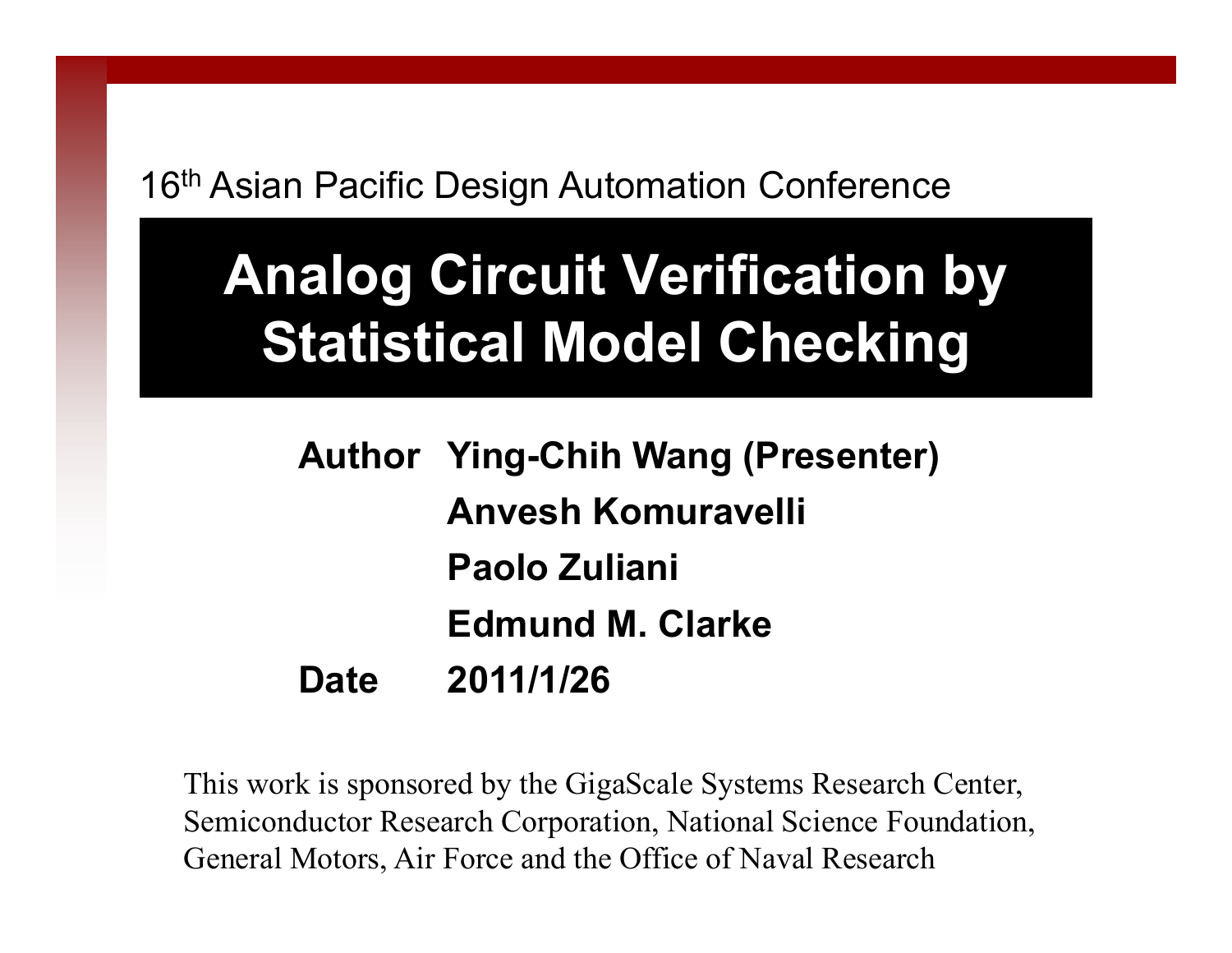# **Overview**

#### **■ Introduction**

#### **■ Background**

- Assumptions
- $\mathcal{L}(\mathcal{L})$ Bayesian Statistics

#### **Algorithm**

#### **Application to Analog Circuits**

- Bounded Linear Temporal Logic
- **Experimental Results**
- **Discussion**
- **Conclusion and Future Work**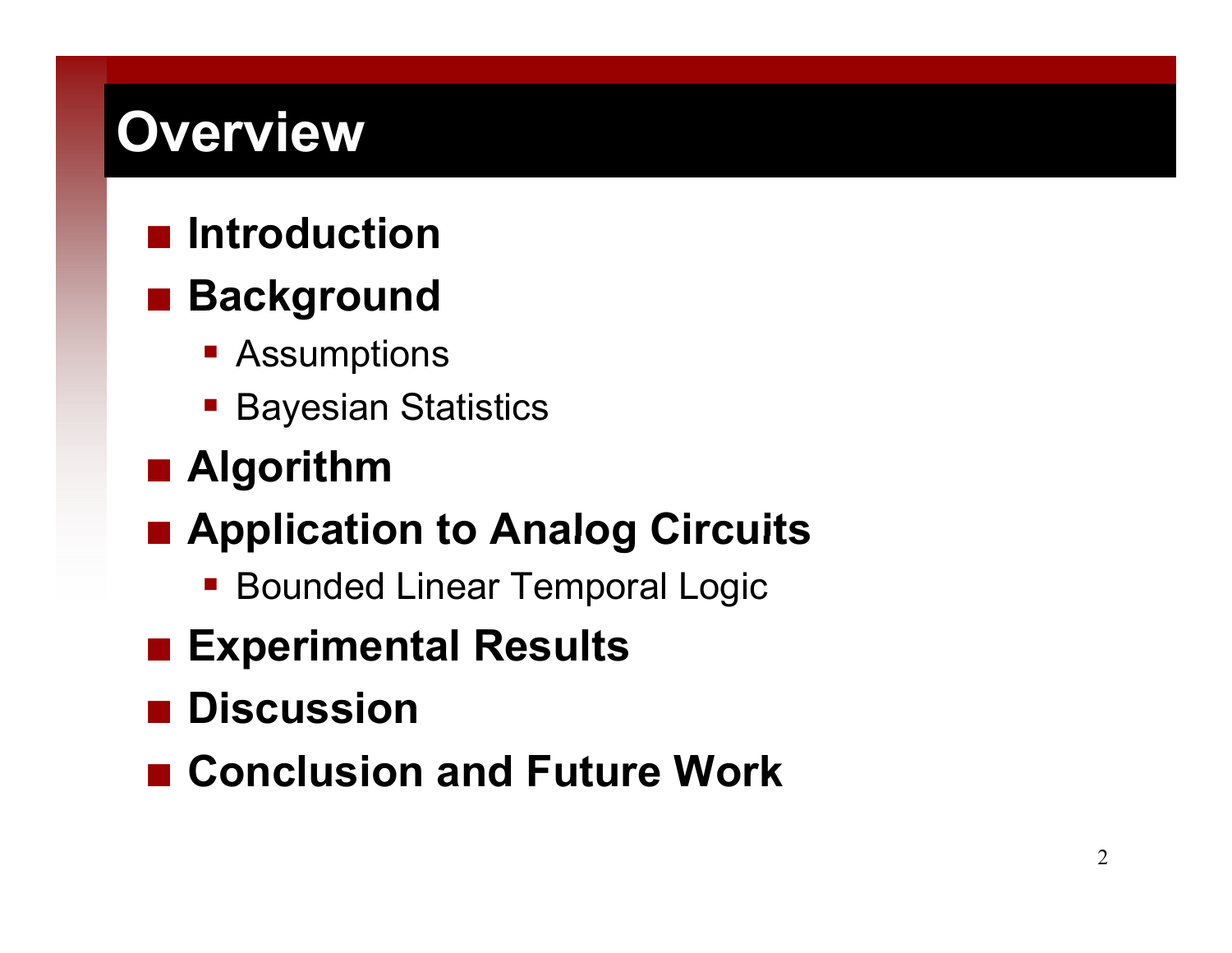## **Introduction – Motivation**

#### ■ Analog circuits' behaviors vary dramatically **with chan g p es in prameters**

- **MOSFET parameters, temperature, etc.**
- **Performance, correctness**

#### **■ Circuits' resiliency under uncertainties**

**Process variation, noise, etc.** 

#### ■ How to deal with uncertainties?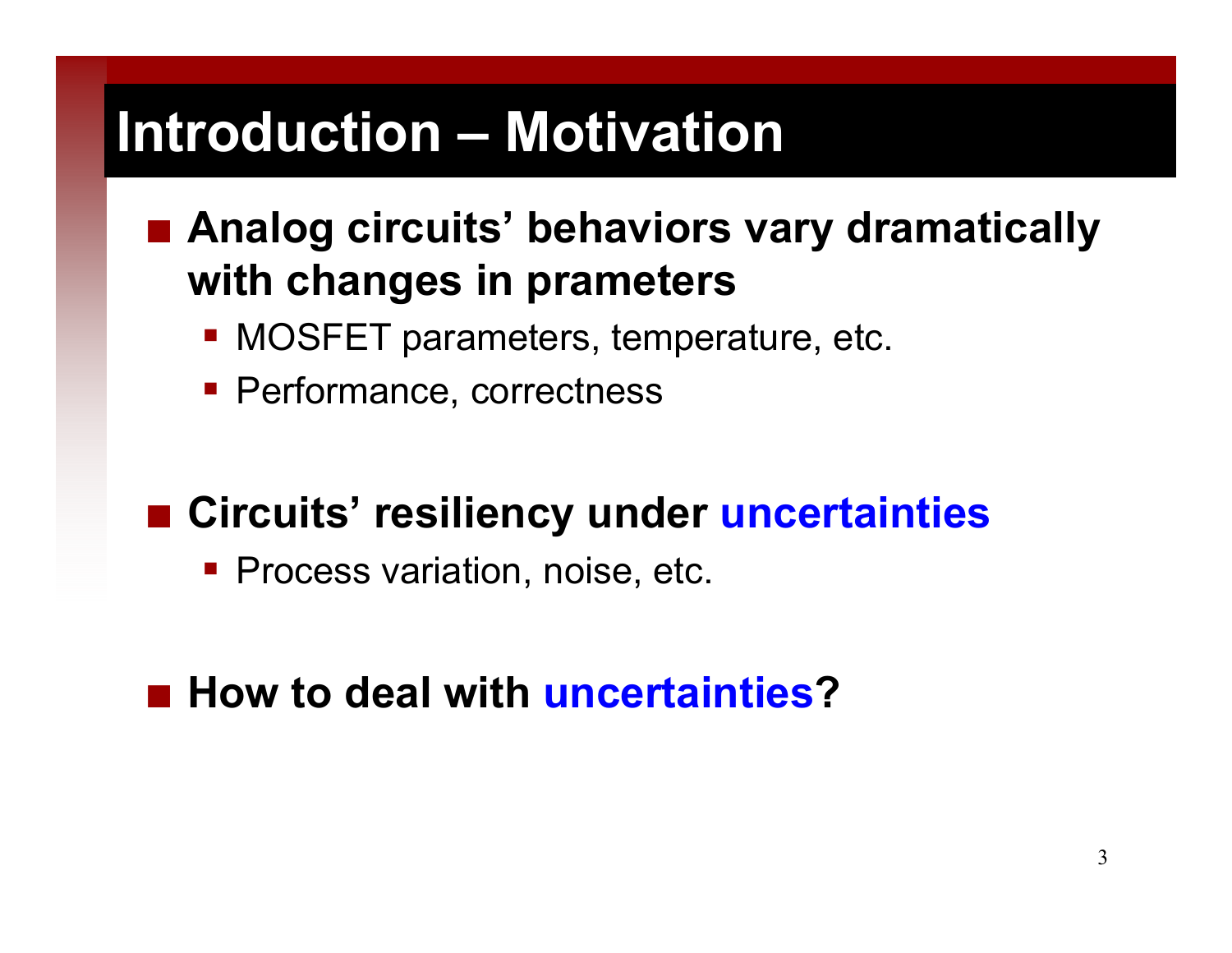## **Introduction – Problem**

- "Does the design satisfy the **property** with **probability p ≥ threshold θ ? "**
	- Monte Carlo: estimate the probability p
		- **How good is the estimate?**
	- Property: Bounded Linear Temporal Logic (BLTL)
- **Statistical Model Checking (SMC)**
	- Recently applied to Stateflow/Simulink models<sup>[1]</sup>
	- **Probabilistic Guarantees**
	- Bayesian Hypothesis Testing
	- Bayesian Estimation
- [1] P. Zuliani, A. Platzer and E. M. Clarke, "Bayesian Statistical Model Checking with Application to Stateflow/Simulink Verification," in HSCC 2010.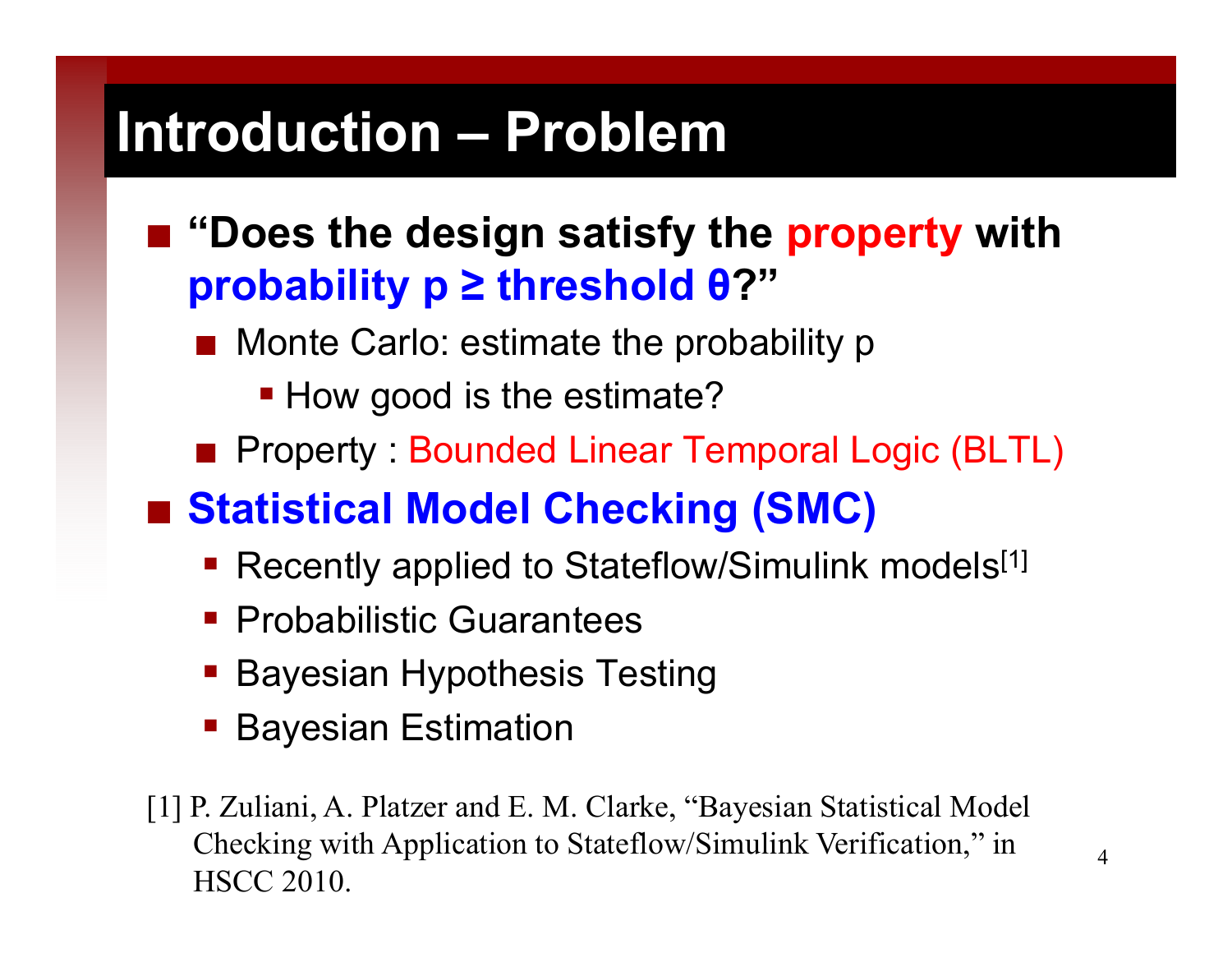# **Background – Assumptions**

#### **Monte Carlo Simulation**

Draw independent and identically distributed (i.i.d.) sample traces

=

■ Characterize each simulation trace as Pass/Fail



 $M \models \Phi$  with probability  $\rho$ 

*Biased coin*



*Bernoulli Random Variable Y P (Y=1 ) = p*  $P(Y=0) = 1-p$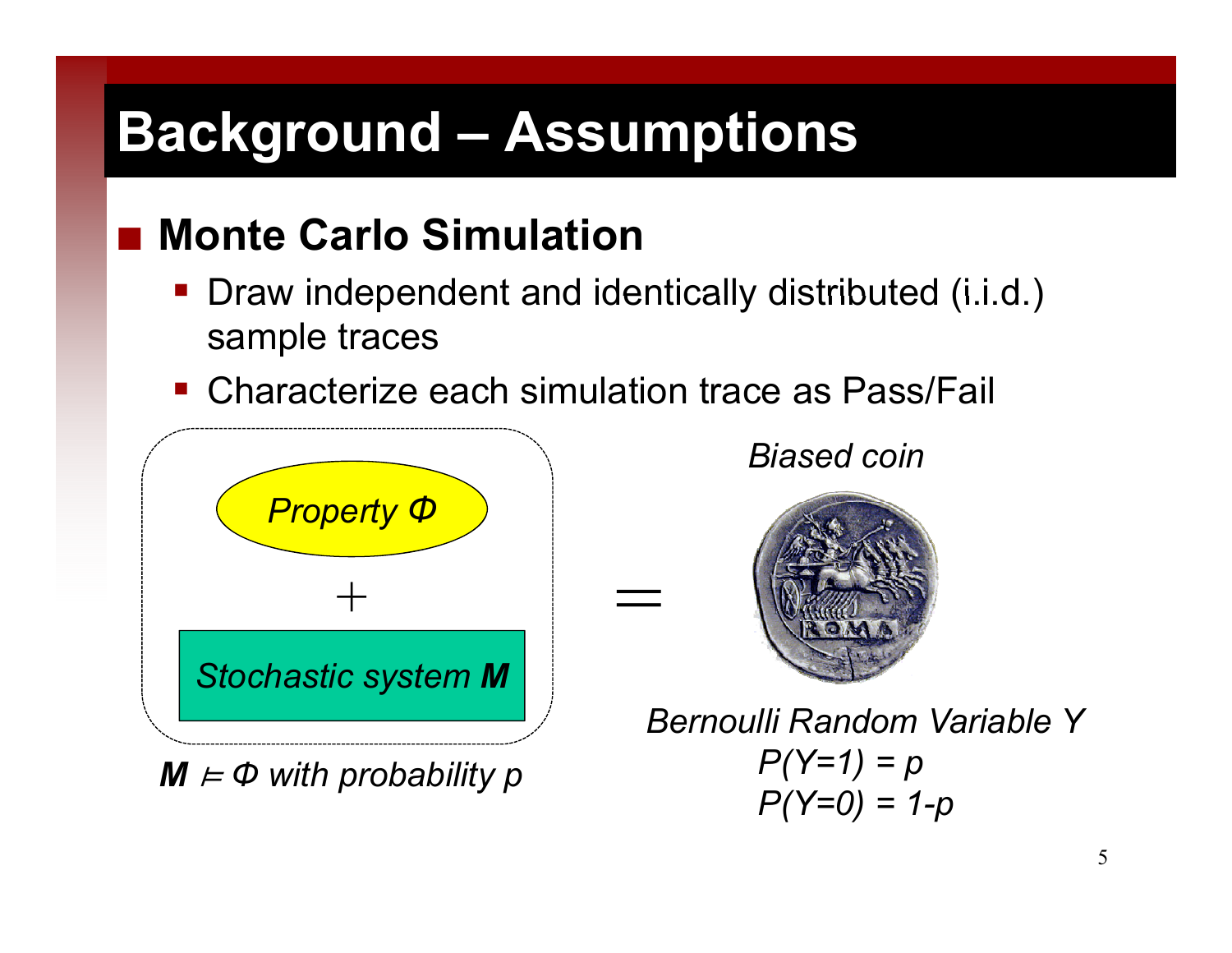## **Background – Bayesian Statistics**

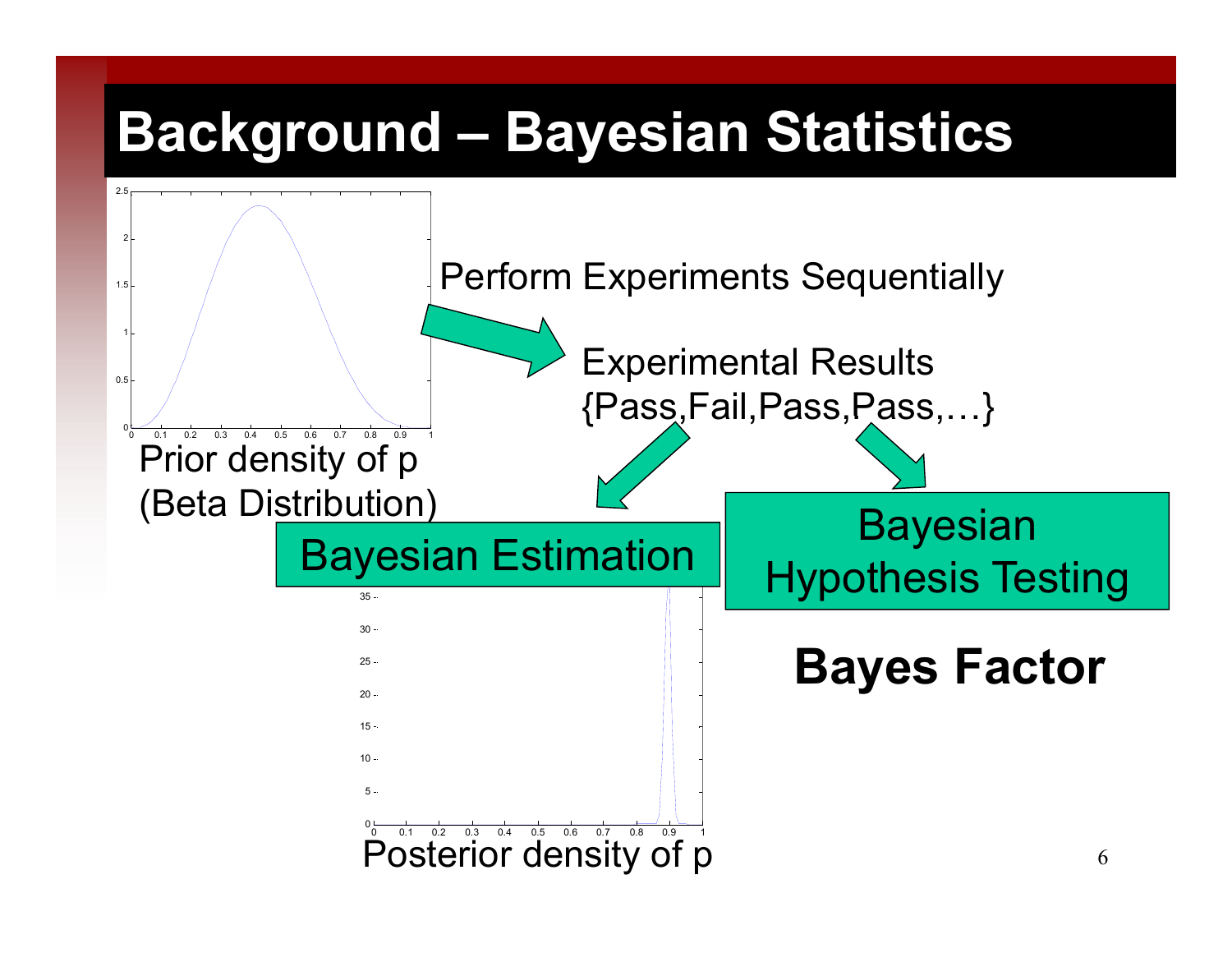## **Overview –Analog Circuit Verification**

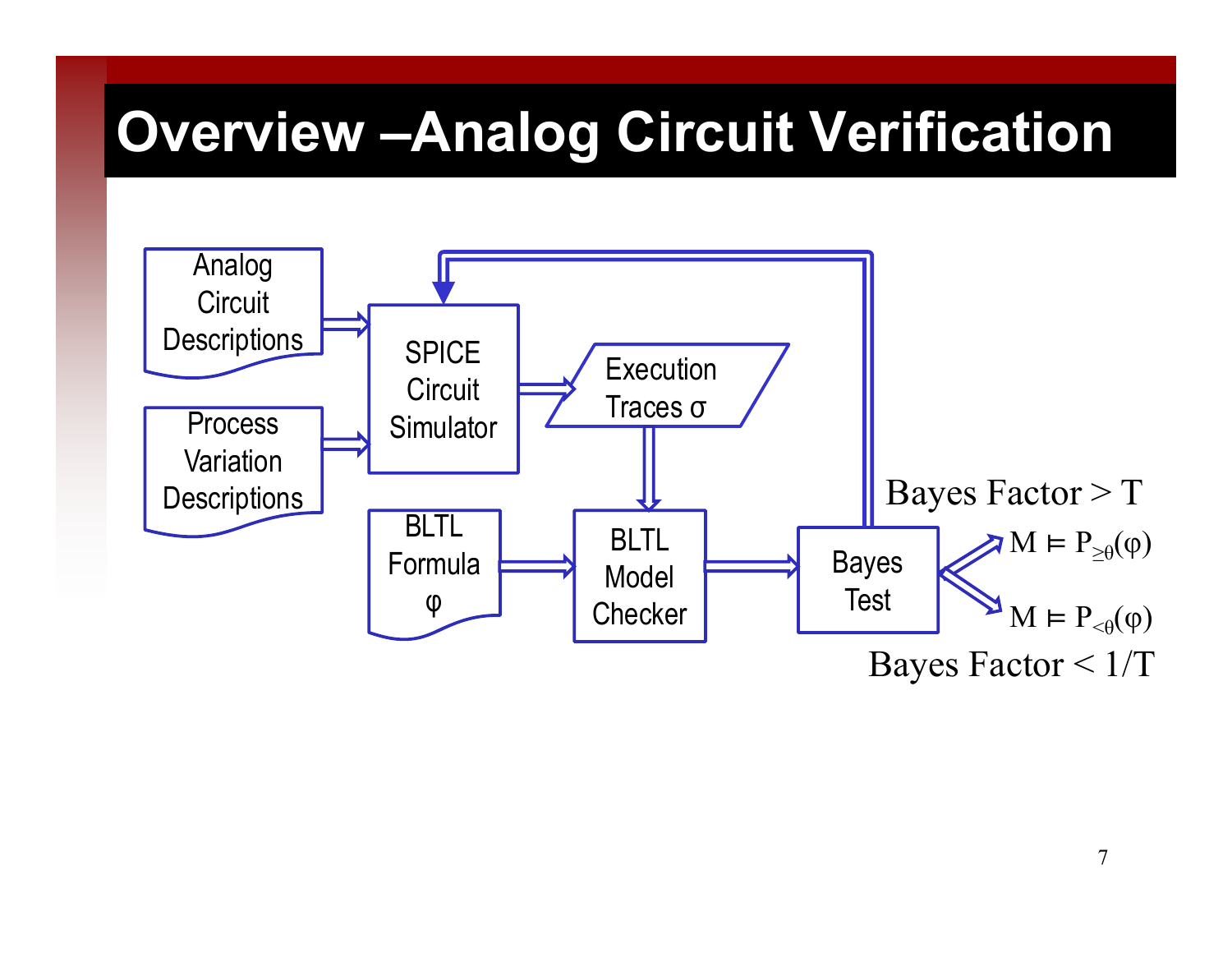## **Background – Bayesian Statistics**

- **Null hypothesis H 0(p≥θ )**
- Alternative hypothesis H<sub>1</sub>(p<θ)
	- P(H<sub>0</sub>), P(H<sub>1</sub>) sum to 1
- X: experimental results
- **Bayes Factor**
- **Jefferys' Test [1960s]**
	- Fixed Sample Size
	- Bayes Factor > 100 : Strongly supports  $H_0$
	- Sequential Version (Fixed Bayes Factor Threshold)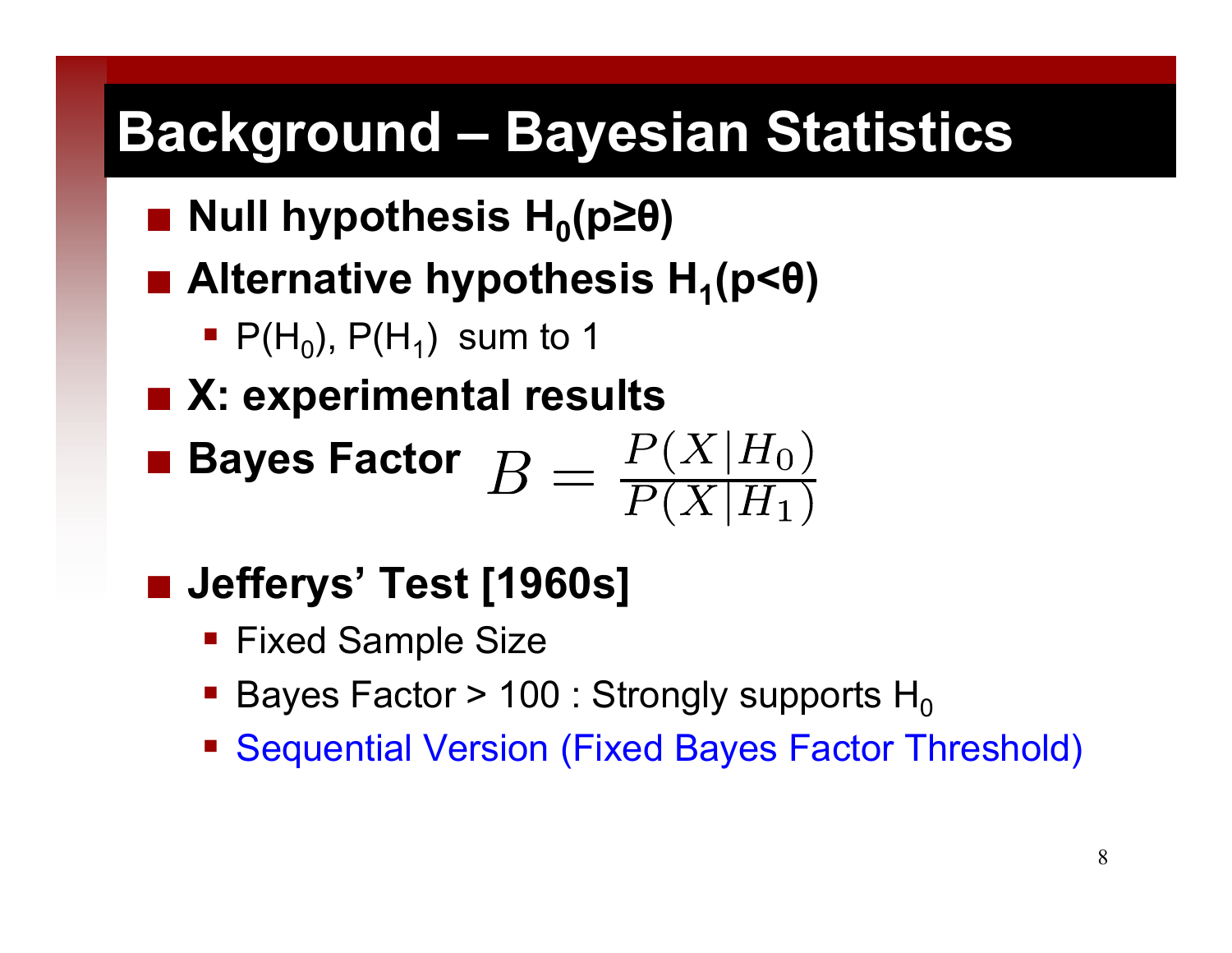# **Statistical Model Checking – Algorithm**

**Require:** *Property P***<sup>≥</sup>***θ***(** *Φ), Threshold T ≥ 1, Prior density g <sup>n</sup>***:***= 0 {number of traces drawn so far} x* **:***= 0 { b f t ti f i {num ber o traces satis fying Φ so f } ar* **repeat** *σ* := draw a sample trace of the system (iid) *n* :*=n+1* **if**  $\sigma \models \Phi$  then *x* :*= x + 1***endif**B :*= BayesFactor(n, x, θ, g)* **until (B** *> T* **<sup>v</sup> B** *< 1/T*  **)** *if*  $(B > T)$  then *(Error bounds)* When the **return "** *bounds). H0 accepted"* **elsereturn "** *H0 rejected"* Bayesian algorithm – using threshold *T* – stops, the following holds: *rejected* **endif**Prob ("accept *H <sup>0</sup>*" | *H 1*) ≤ 1/ *T* Prob ("reject *H <sup>0</sup>*" | *H 0*) ≤ 1/ *T*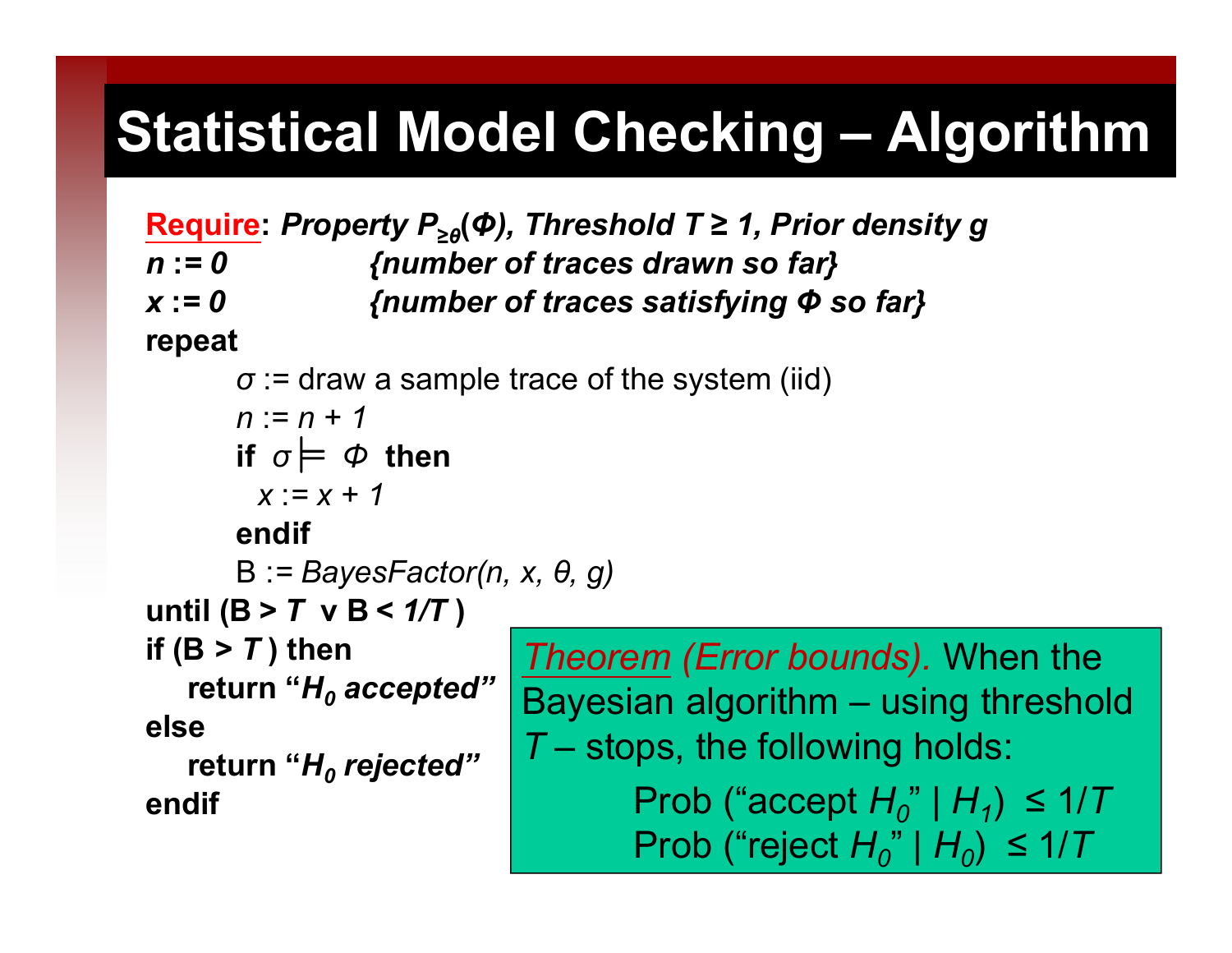# **Bounded Linear Temporal Logic**

#### $\mathbb{R}^2$ **States: State Variables**

- $\blacksquare$  Atomic Propositions (AP):  $e_1 \sim e_2$ 
	- $\blacksquare$  e<sub>1</sub>, e<sub>2</sub>: arithmetic expressions over state variables, ~ $\boldsymbol{\mathsf{\sim}}\in\{\mathopen{<},\mathopen{\leq},\mathclose{>},\mathclose{\geq},\mathclose{\equiv}\}$
- Syntax  $\phi$  ::=  $AP$   $\mid \phi_1 \vee \phi_2 \mid \neg \phi \mid F$   $^t\phi \mid G$   $^t\phi$
- **<u><b>•** Let  $\sigma$  = (s<sub>0</sub>,t<sub>0</sub>), (s<sub>1</sub>,t<sub>1</sub>),  $\dots$  be a simulation trace of</u> **the model**
	- **stays in s** for duration  $t_i$ .



*<sup>σ</sup>***k: suffix trace of** *σ* **starting at state** *k* **: of**

$$
\bullet \quad \sigma^k = (s_k, t_k), \ (s_{k+1}, t_{k+1}), \ldots
$$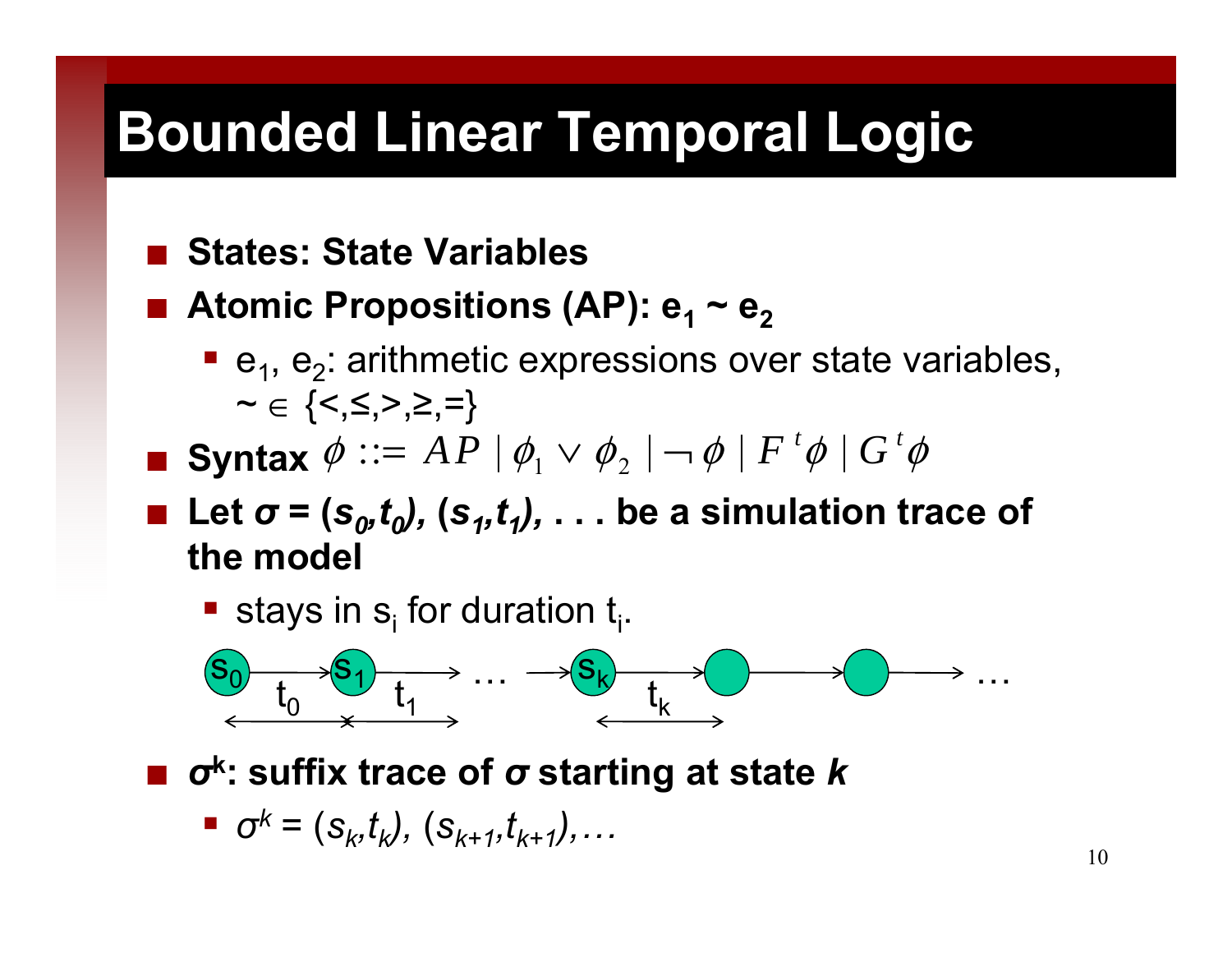# **Bounded Linear Temporal Logic**

#### **The semantics of BLTL for suffix trace**  *<sup>σ</sup><sup>k</sup> (trace* **startin g at state**  *k) :*

- $\bullet$  *σ<sup><i>k*</sup> = *AP* iff atomic proposition *AP is* true in state  $s_k$
- $\sigma^k$  ⊨  $\phi_1 \vee \phi_2$  iff  $\sigma^k$  ⊨  $\Phi_1$  or  $\sigma^k$  ⊨ $\Phi_2$
- $\bullet$  *σ<sup>k</sup>* =  $\rightarrow \phi$  iff *σ<sup>k</sup>* = *Φ* does not hold
- **■**  $\sigma^k$   $\models$   $F^t$   $\phi$  iff exists i ≥0 s.t.  $\sum_{i=0}^{n} t_{k+i} \leq t$  and  $\sigma^{k+i}$   $\models \phi$  $F^{\,i}\phi$  iff exists i ≥0 s.t.  $\sum_{l=0}^{i-1}$ *i*  $\sum_{l=0}^{i-1} t_{k+l} \leq t$



- **F**[10ns] (Vout>1)
- Within 10ns, Vout should eventually be larger than 1 volt.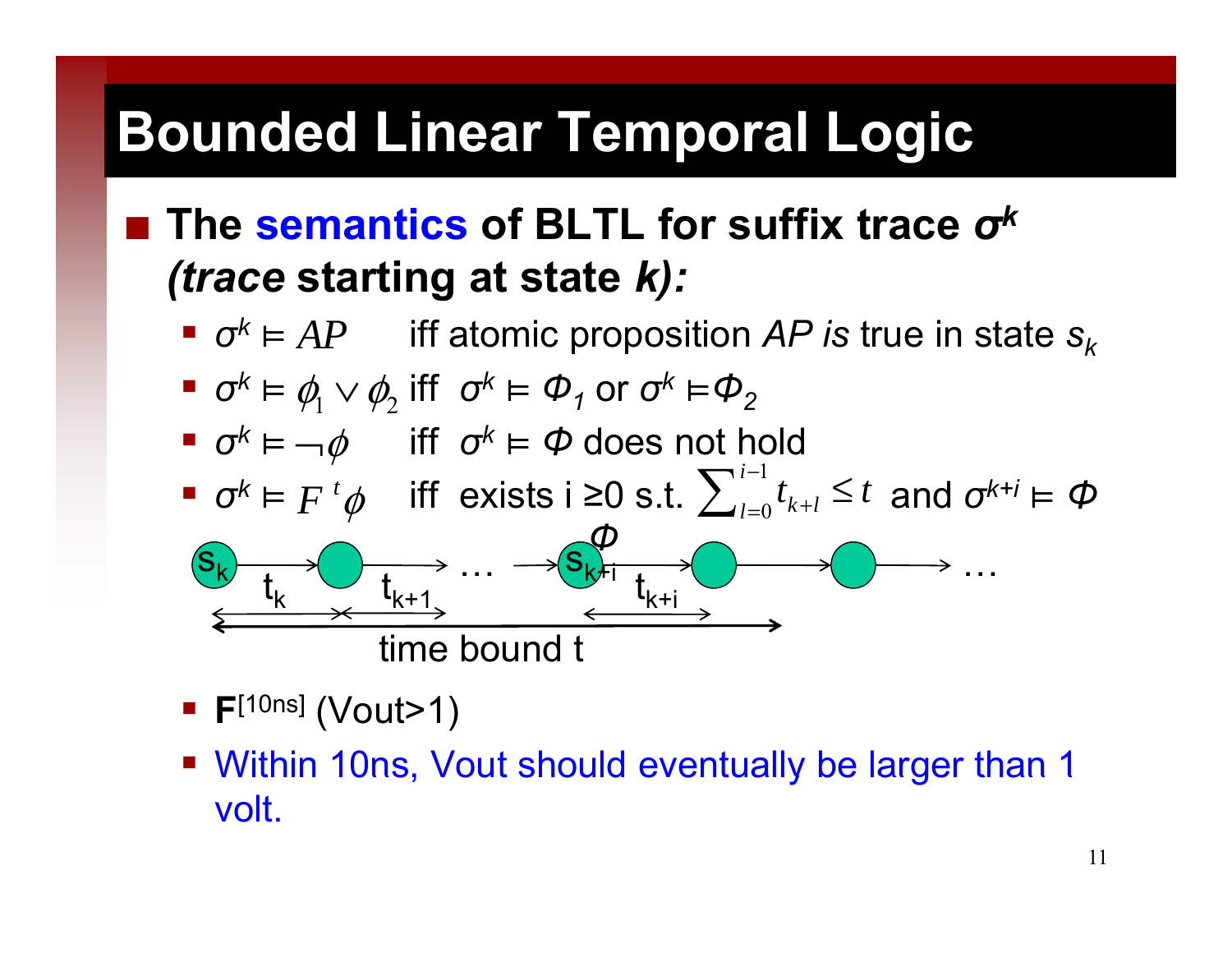# **Bounded Linear Temporal Logic**

- **The semantics of BLTL for suffix trace**  *<sup>σ</sup><sup>k</sup> (trace* **starting at state** *k):*
	- $\bullet$  *σ*<sup>*k*</sup>  $\models G$ <sup>*t*</sup> $\phi$  iff for all i ≥0 s.t.  $\sum_{l=0}^{i-1} t_{k+l} \le t$ ,  $\sigma^{k+i} \models \phi$  $t_{l=0}$   $t_{k+l} \leq t$  $=0$   $k+n$ ≤ sk… $\mathbf{S}_{\mathsf{K}}$ Hi …ttt*ФФФФ* $k$   $t_{k+1}$   $\longrightarrow$   $t_{k+1}$  $\mathfrak{t}_{\mathsf{k}^+1}$  $\mathfrak{t}_{\mathsf{k}^+\mathsf{i}}$ time bound t
	- **G**[10ns] (Vout>1)
	- In the next 10ns, Vout should always be greater than 1 volt.

#### **Nesting Operators**

- **F**<sup>[100ns]</sup>**G**<sup>[10ns]</sup> (Vout>1)
- Within 100ns, Vout will be greater than 1 volt and stay greater than 1 volt for at least 10 ns.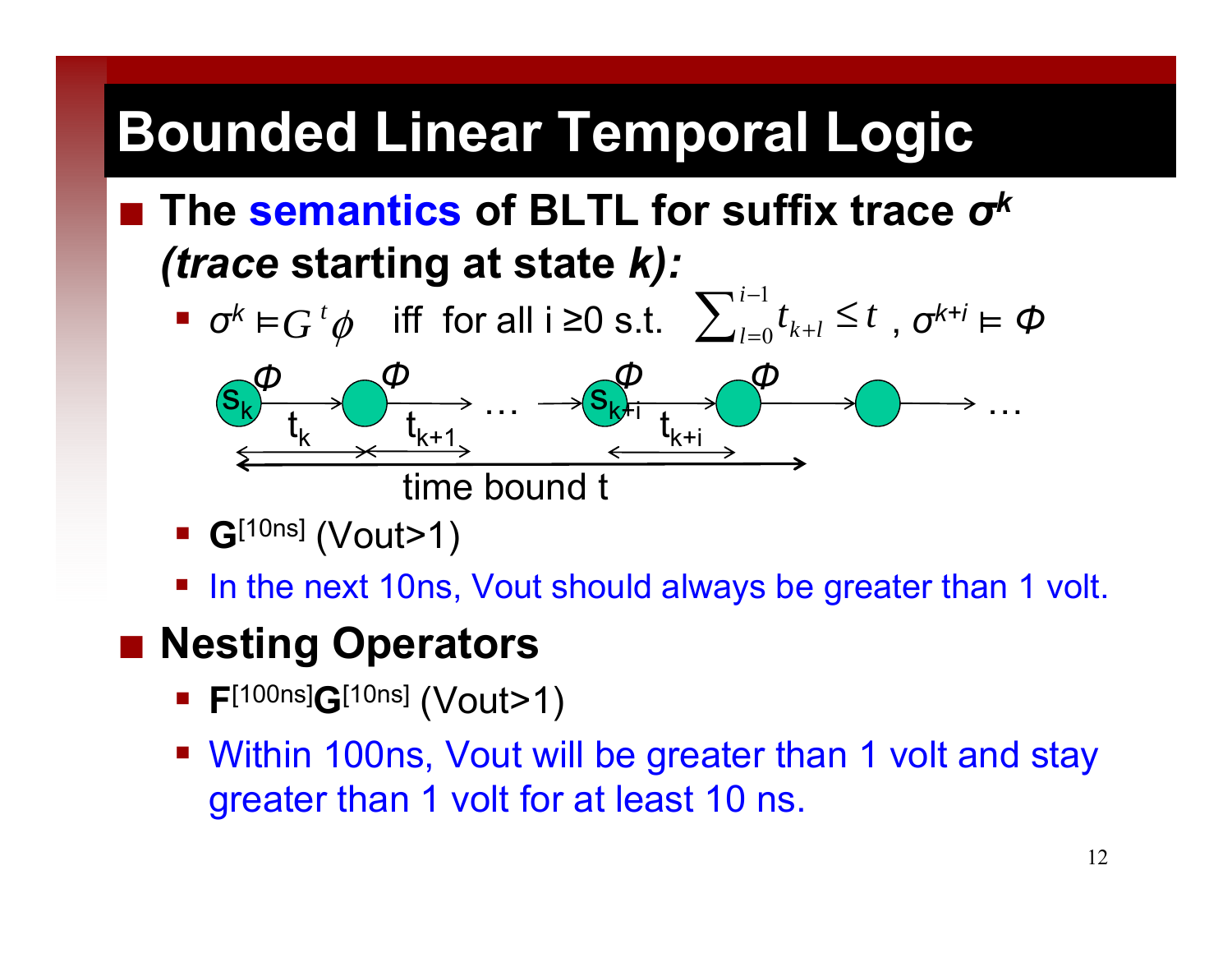# **An Example : OP amp**

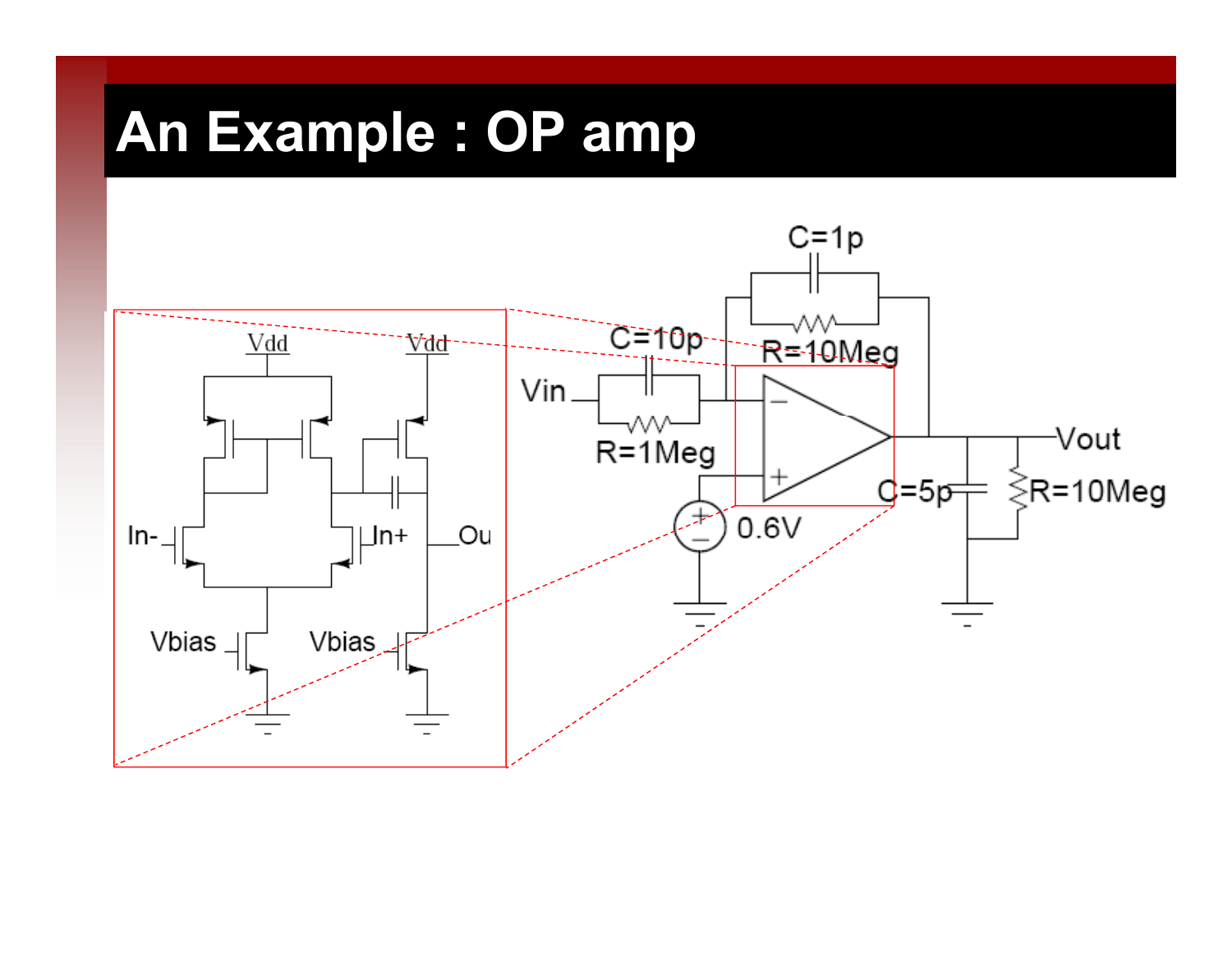# **An Example : OP amp – Specifications**



| <b>Specifications</b> |                                    |              |  |  |  |  |
|-----------------------|------------------------------------|--------------|--|--|--|--|
| 1 <sup>1</sup>        | <b>Input Offset Voltage</b>        | $< 1$ mV     |  |  |  |  |
|                       | 2 Output Swing Range               | 0.2 V to 1 V |  |  |  |  |
|                       | 3 Slew Rate                        | > 25 V/µSec  |  |  |  |  |
|                       | 4 Open-Loop Voltage<br>Gain        | > 8000 V/V   |  |  |  |  |
|                       | 5 Loop-Gain Unit-gain<br>Frequency | $> 10$ MHz   |  |  |  |  |
|                       | 6 Phase Margin                     | > 60°        |  |  |  |  |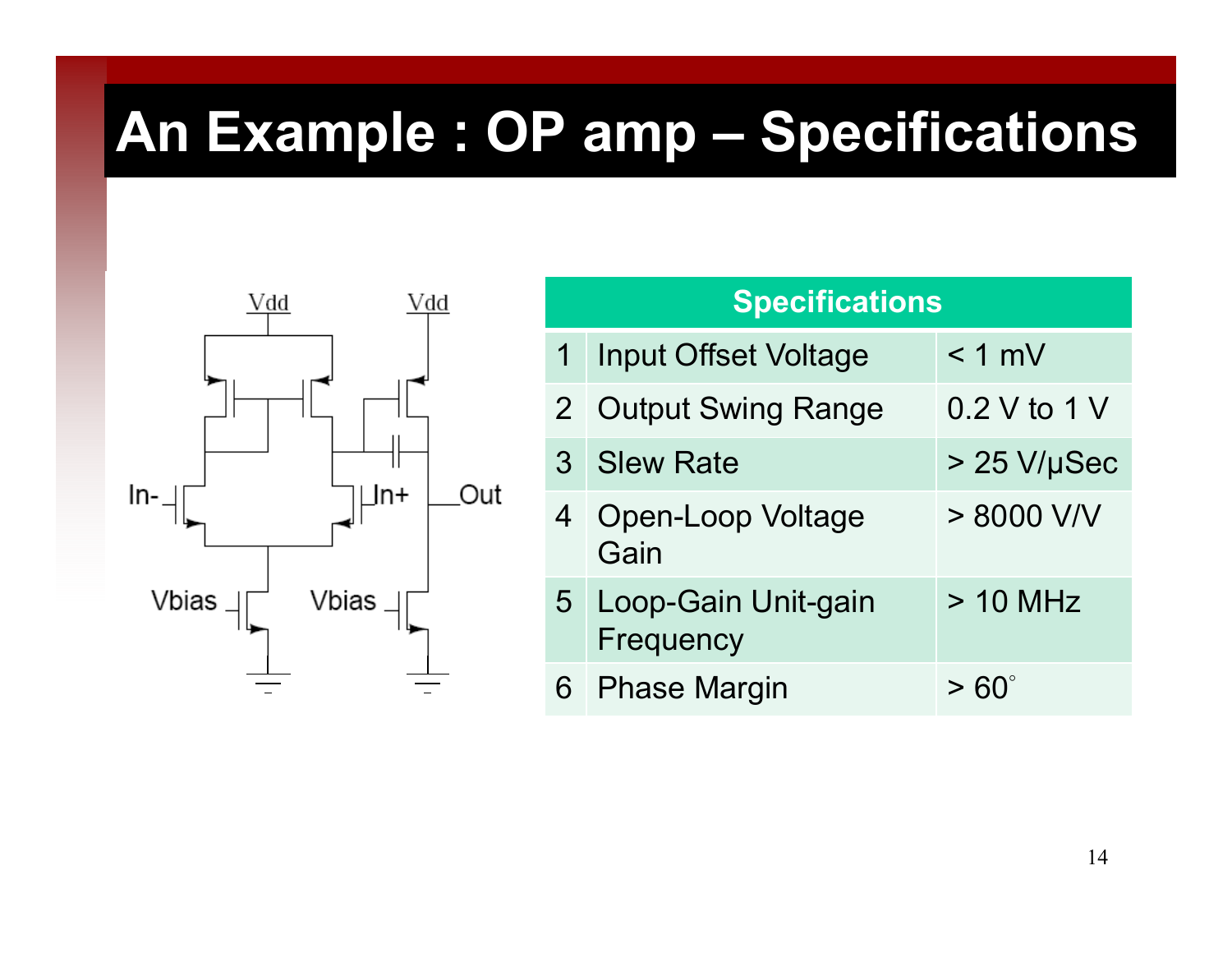# **Example : OP amp – Specifications**

#### ■ Specifications : Quantities computed from **simulation traces**

■ in most cases, can be translated to BLTL directly from definitions

#### ■ e.g. Swing Range:

- $\blacksquare$  Max(Vout) > 1V and Min(Vout) < 0.2V
- F<sup>[100μs]</sup>(V<sub>out</sub> < 0.2) ∧ F<sup>[100μs]</sup>(V<sub>out</sub> > 1)
- "Within entire trace, Vout will eventually be greater than 1V and smaller than 0.2V"
- 100µs : the end time of transient simulation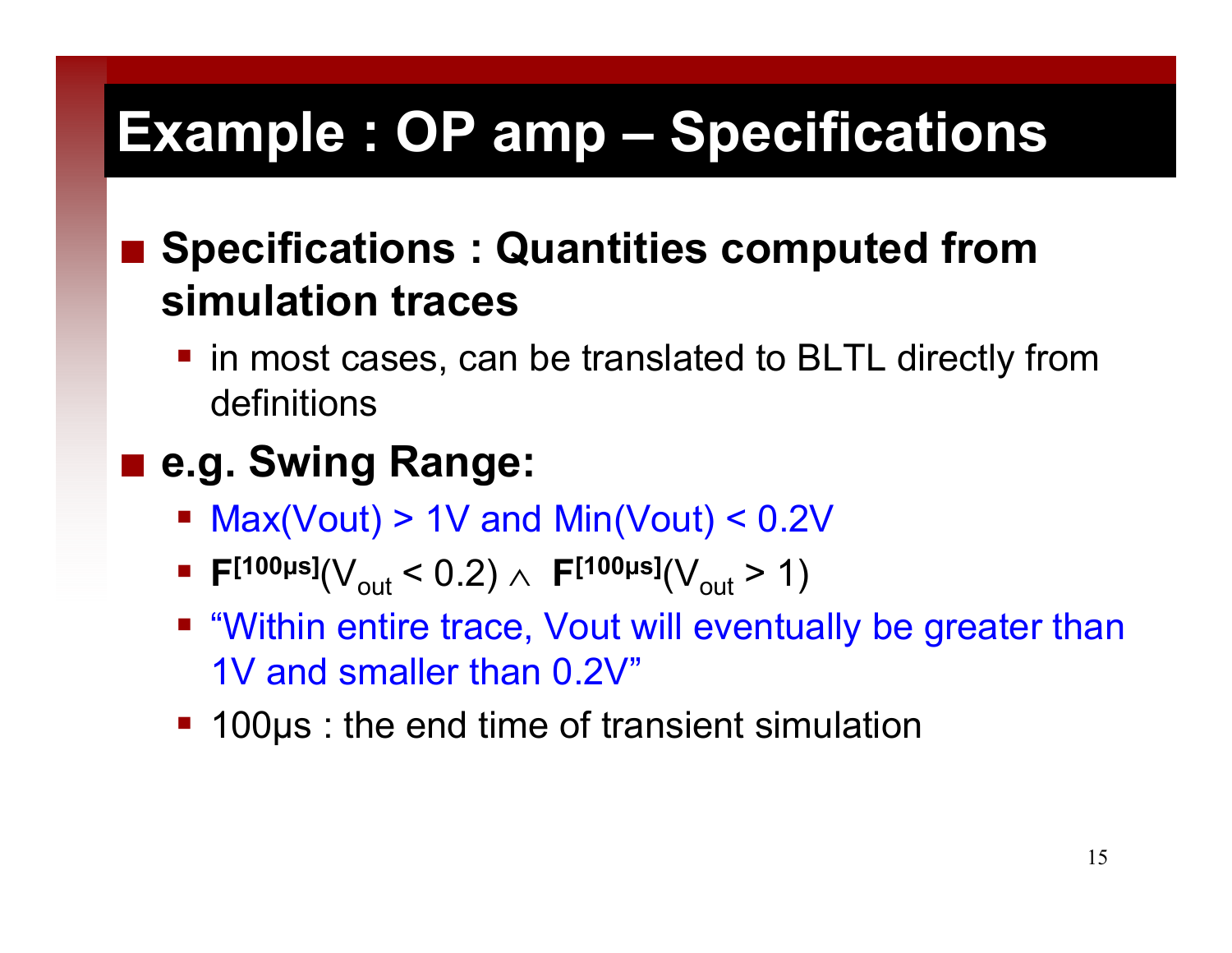# **Example : OP amp - Specifications**

#### **Frequency-domain properties?**

- $\sigma = (s_0, t_0), (s_1, t_1), (s_2, t_2), \ldots$
- **•** Frequency response  $\sigma = (s_0, t_0)$ ,  $(s_1, t_1)$ ,  $(s_2, t_2)$ , ...

#### ■ Substitute frequency-stamps for time-stamps

- **Specify frequency domain properties in BLTL**
- Check with the same BLTL checker
- **Semantics Changed** 
	- G<sup>[1GHz]</sup>φ :φ holds for all frequencies from current to 1GHz large r
	- F<sup>[1GHz]</sup>φ :φ holds for some frequency from current to 1GHz larger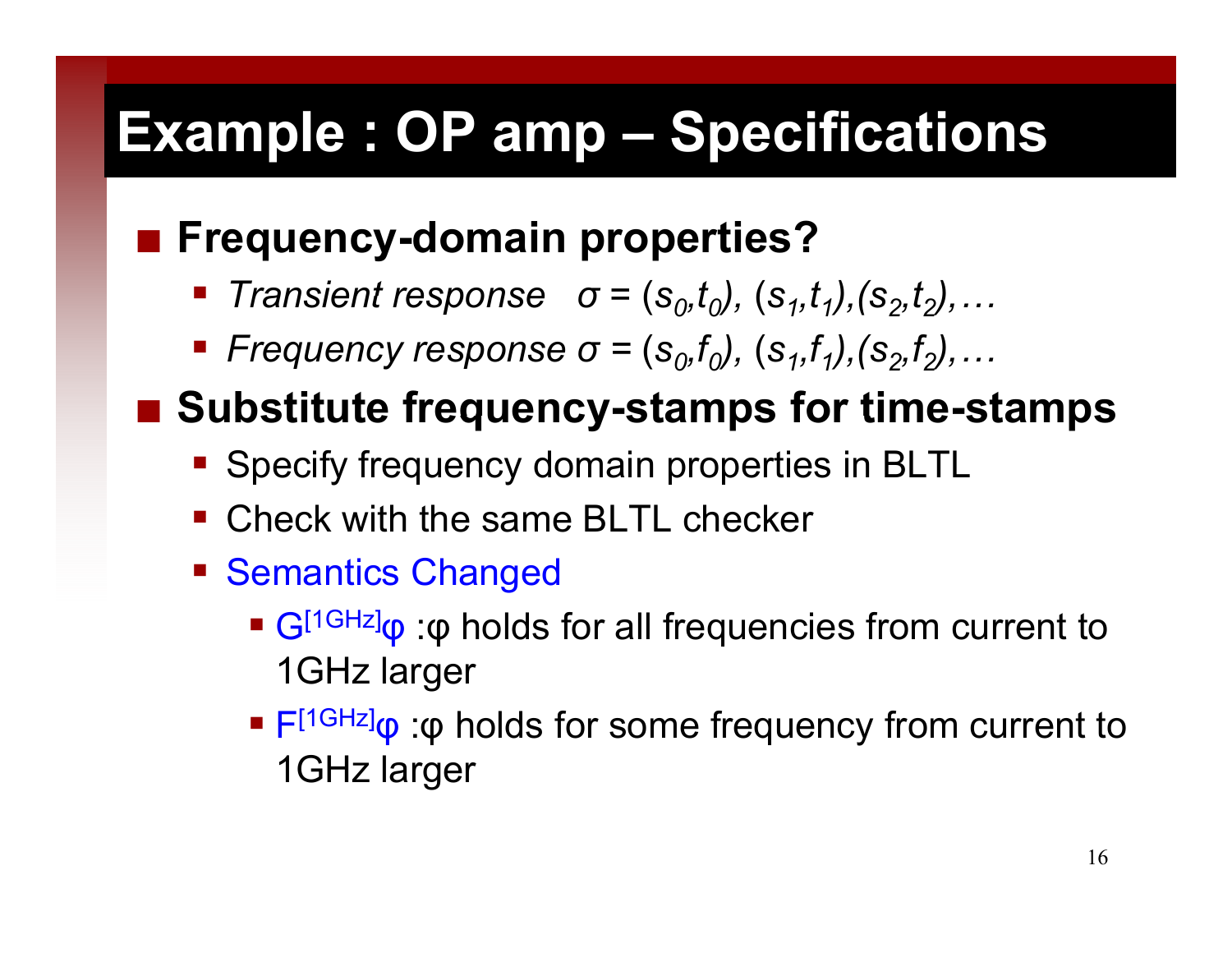# **An Example : OP amp – Specifications**

| <b>Specifications (Transient)</b> |                                                                                                                                                                                                                    |                  | <b>BLTL Specifications</b>                                                                                                                          |  |  |  |  |
|-----------------------------------|--------------------------------------------------------------------------------------------------------------------------------------------------------------------------------------------------------------------|------------------|-----------------------------------------------------------------------------------------------------------------------------------------------------|--|--|--|--|
| $\mathbf 1$                       | <b>Input Offset Voltage</b>                                                                                                                                                                                        | < 1 mV           | $F^{[100\mu s]}(V_{\text{out}}=0.6)$ $\wedge$<br>$G^{[100\mu s]}((V_{\text{out}} = 0.6) \rightarrow ( V_{\text{in}+} - V_{\text{in}+}  <$<br>0.001) |  |  |  |  |
| 2 <sup>1</sup>                    | <b>Output Swing Range</b>                                                                                                                                                                                          |                  | 0.2 V to 1 V $\begin{bmatrix} \mathsf{F}^{[100\mu s]}(V_{\text{out}} < 0.2) \wedge \mathsf{F}^{[100\mu s]}(V_{\text{out}} > 1) \end{bmatrix}$       |  |  |  |  |
|                                   | 3 Slew Rate                                                                                                                                                                                                        | $\geq$ 25 V/µSec |                                                                                                                                                     |  |  |  |  |
|                                   | G[100µs]( $((V_{out} = 1 \wedge V_{in} > 0.65) \rightarrow F^{[0.008\mu s]}(V_{out} = 0.8))$ $\wedge$<br>$((V_{\text{out}} = 0.2 \wedge V_{\text{in}} < 0.55) \rightarrow F^{[0.008\mu s]}(V_{\text{out}} = 0.4))$ |                  |                                                                                                                                                     |  |  |  |  |
|                                   | Specifications (Frequency-domain)                                                                                                                                                                                  |                  | <b>BLTL Specifications</b>                                                                                                                          |  |  |  |  |
|                                   | 4 Open-Loop Voltage Gain > 8000 V/V                                                                                                                                                                                |                  | $G^{[1KHz]}(V \text{ mag}_{out} > 8000)$                                                                                                            |  |  |  |  |
|                                   | 5 Loop-Gain Unit-gain<br>Frequency                                                                                                                                                                                 | $> 10$ MHz       | $G^{[10MHz]}(V magout > 1)$                                                                                                                         |  |  |  |  |
|                                   | 6 Phase Margin                                                                                                                                                                                                     | $> 60^\circ$     | $F[10GHz](V mag_{out} = 1) \wedge$<br>$G^{[10GHz]}$ ( (V mag <sub>out</sub> = 1) $\rightarrow$<br>(Vphase <sub>out</sub> $>60^\circ$ ))             |  |  |  |  |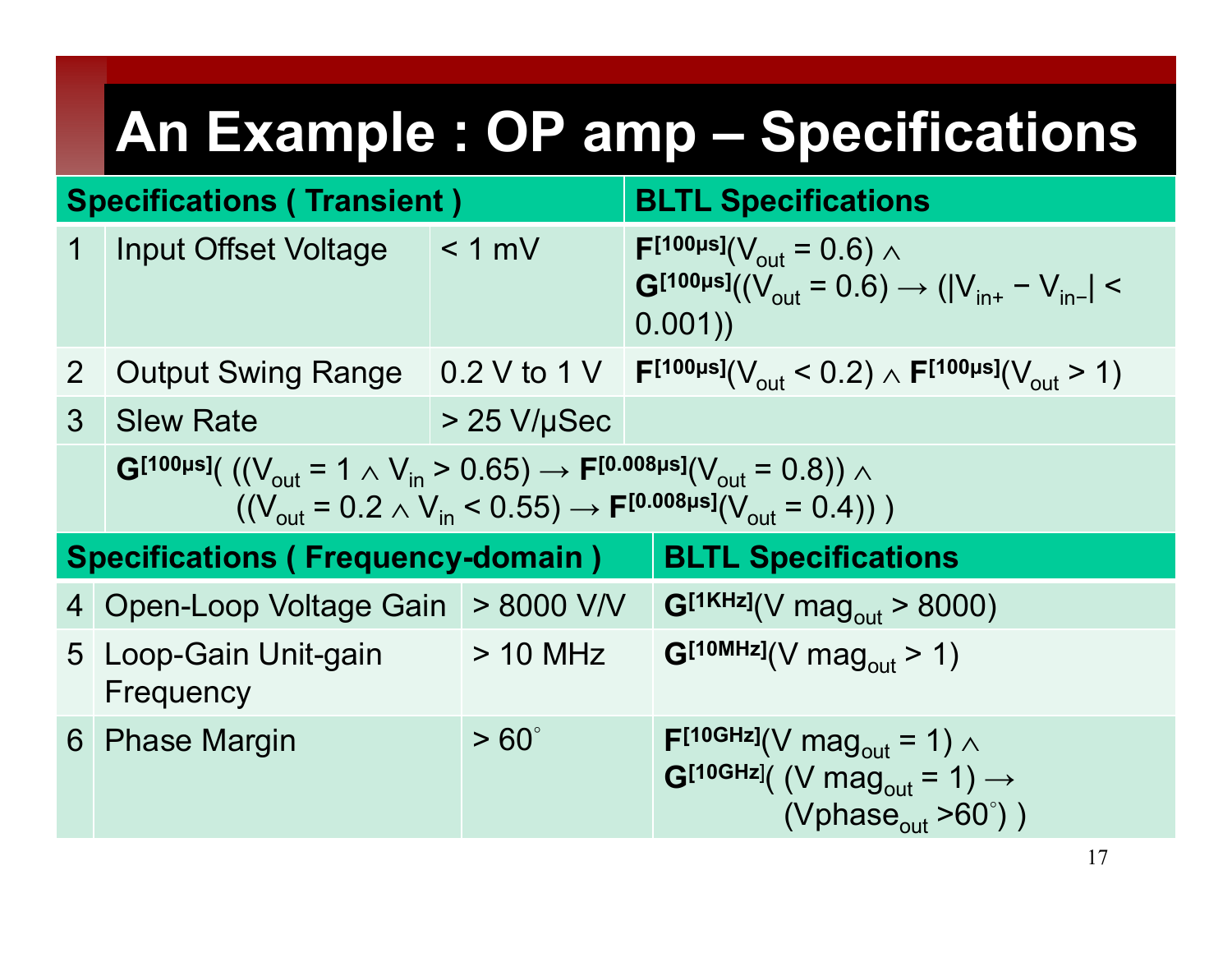## **Experimental Setup**

- Platform: Linux virtual machine running on a **2.26GHz i3-350M, 4GB RAM computer**
- We model-check the BLTL formulae on **previous slides**
	- e.g. (Swing Range)  $\textsf{H}_{0} \text{:} \mathcal{M} \models P_{\geq \theta}[\textsf{F}^{[\textsf{100}\mu\textsf{s}]}(\textsf{V}_{\textsf{out}}< 0.2) \land \textsf{F}^{[\textsf{100}\mu\textsf{s}]}(\textsf{V}_{\textsf{out}}> 1)]$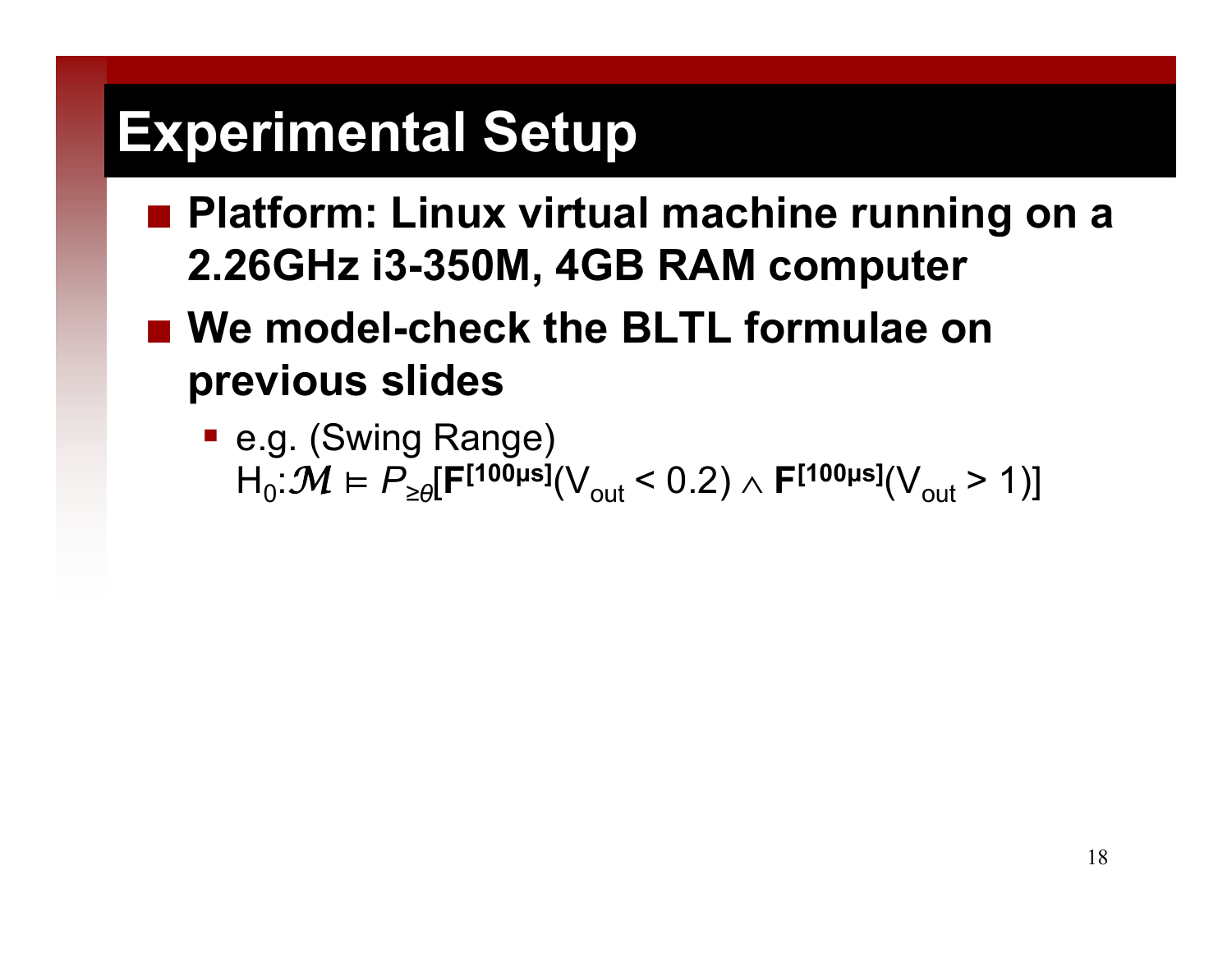- **Target yield: 0.95**
- Monte Carlo analysis:
	- do not satisfy /satisfy yield threshold

| <b>Monte Carlo (1000 samples) - Measured Value</b> |                                    |         |        |       |  |  |  |
|----------------------------------------------------|------------------------------------|---------|--------|-------|--|--|--|
|                                                    | <b>Specifications</b>              | Mean    | Stddev | Yield |  |  |  |
| 1                                                  | Input Offset Voltage (V)           | .436    | .597   | .826  |  |  |  |
| $\overline{2}$                                     | Swing Range Min (V)                | .104    | .006   | 1.00  |  |  |  |
|                                                    | Swing Range Max (V)                | 1.08    | .005   | 1.00  |  |  |  |
| $\mathcal{S}$                                      | <b>Negative Slew Rate (V/µSec)</b> | $-40.2$ | 1.17   | 1.00  |  |  |  |
|                                                    | Positive Slew Rate (V/µSec)        | 56.4    | 2.54   | 1.00  |  |  |  |
| 4                                                  | Open-Loop Voltage Gain (V/V)       | 8768.   | 448    | .975  |  |  |  |
| 5                                                  | Loop-Gain UGF (MHz)                | 19.9    | .30    | 1.00  |  |  |  |
| 6                                                  | Phase Margin (°)                   | 64.1    | .44    | 1.00  |  |  |  |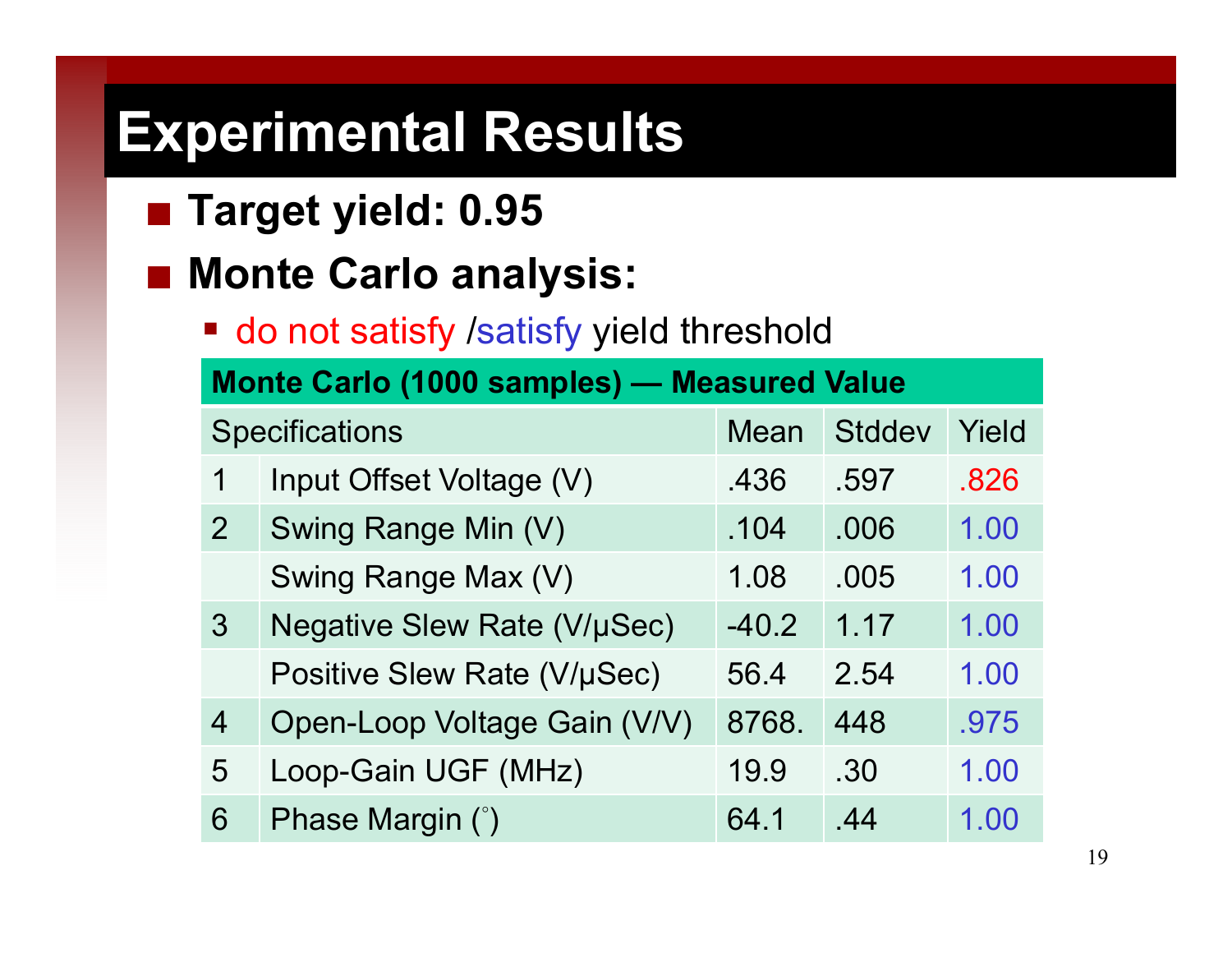#### **Statistical Model Checking**

- *Null Hypothesis (H<sub>o</sub>):* From Specs,
	- *e.g.*  $H_0: \mathcal{M} \models P_{\geq \theta}[\mathsf{F}^{[100\mu s]}(V_{\text{out}} < 0.2) \land \mathsf{F}^{[100\mu s]}(V_{\text{out}} > 1)]$
- *Probability Threshold θ*: Set to Target Yield
- *Bayes Factor Threshold T:* Test Strength Needed
	- $\blacksquare$  T = 1000 : Probability of error is less than 0.001
- *Prior Distribution of p:*
	- Uniform : No idea

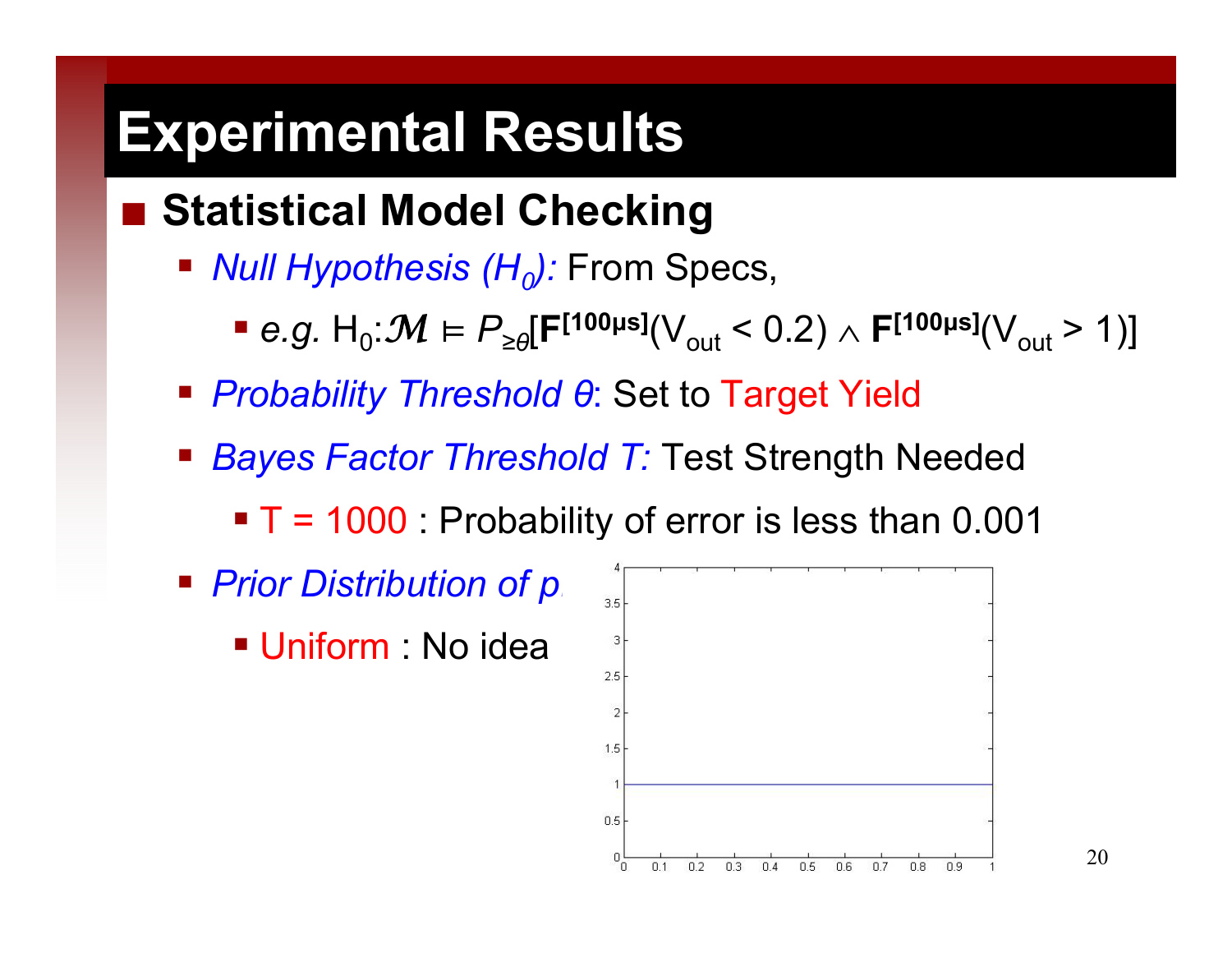- **Monte Carlo : do not satisfy /satisfy yield threshold 0.95**
- **SMC testing result : Prior: Uniform, T = 1000, θ = 0.95 rej t ec / accep t null h th i ll hypothesis**

|                | <b>Monte Carlo (1000 samples) - Measured Value</b> | $SMC(\theta = 0.95)$ |               |       |                 |
|----------------|----------------------------------------------------|----------------------|---------------|-------|-----------------|
|                | <b>Specifications</b>                              | Mean                 | <b>Stddev</b> | Yield | Samples/Runtime |
|                | Input Offset Voltage (V)                           | .436                 | .597          | .826  | 31/39s          |
| 2 <sup>1</sup> | Swing Range Min (V)                                | .104                 | .006          | 1.00  | 77/98s          |
|                | Swing Range Max (V)                                | 1.08                 | .005          | 1.00  | 77/98s          |
| 3 <sup>°</sup> | Negative Slew Rate (V/µSec)                        | $-40.2$              | 1.17          | 1.00  | 77/98s          |
|                | Positive Slew Rate (V/µSec)                        | 56.4                 | 2.54          | 1.00  | <b>77/98s</b>   |
| $\overline{4}$ | Open-Loop Voltage Gain (V/V)                       | 8768.                | 448           | .975  | 239/303s        |
| 5 <sup>5</sup> | Loop-Gain UGF (MHz)                                | 19.9                 | .30           | 1.00  | 77/98s          |
| 6              | Phase Margin (°)                                   | 64.1                 | .44           | 1.00  | <b>77/98s</b>   |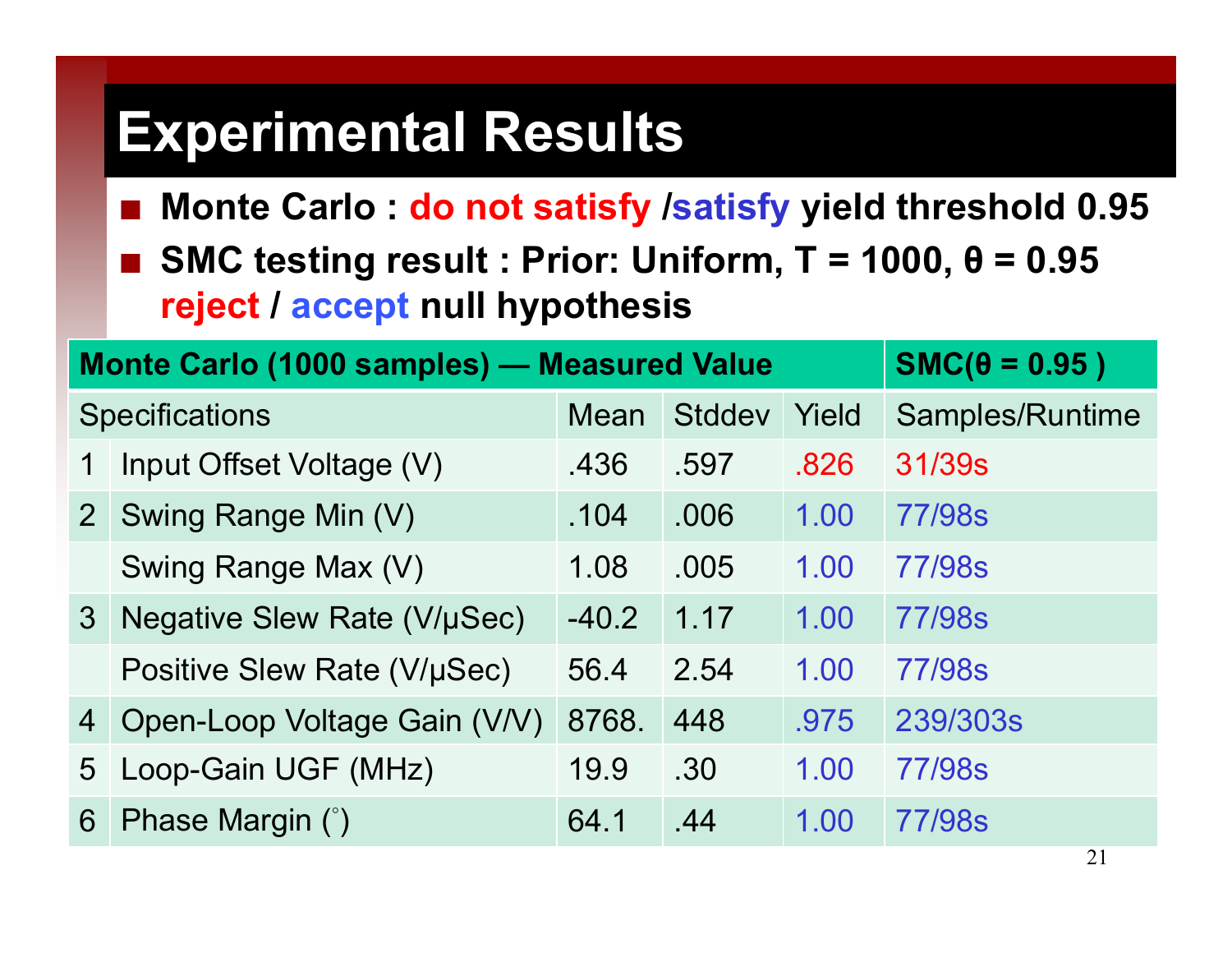#### *Prior: uniform, T = 1000, θ in [0.7, 0.999]*

SMC testing result : reject / accept null hypothesis

| <b>Spec</b>                    | <b>Null Hypothesis</b>                                                                                                                                                                                                                                                    |             |          |          |          |  |  |  |
|--------------------------------|---------------------------------------------------------------------------------------------------------------------------------------------------------------------------------------------------------------------------------------------------------------------------|-------------|----------|----------|----------|--|--|--|
| 1                              | $M \models P_{\geq 0} [F^{[100\mu s]}(V_{\text{out}} = 0.6) \wedge G^{[100\mu s]}((V_{\text{out}} = 0.6) \rightarrow ( V_{\text{in}+} - V_{\text{in} -}  < 0.001))]$                                                                                                      |             |          |          |          |  |  |  |
| $\overline{2}$                 | $\mathbf{M} \models P_{\geq \theta}[\mathbf{F}^{[100\mu s]}(V_{\text{out}} < 0.2) \wedge \mathbf{F}^{[100\mu s]}(V_{\text{out}} > 1)]$                                                                                                                                    |             |          |          |          |  |  |  |
| $\mathfrak{Z}$                 | <b>M</b> $\models P_{\geq \theta}[\mathbf{G}^{[100\mu s]}((V_{\text{out}} = 1 \quad \land V_{\text{in}} > 0.65) \rightarrow \mathbf{F}^{[0.008\mu s]}(V_{\text{out}} < 0.8))$ ∧<br>$((V_{out} < 0.2 \wedge V_{in} < 0.55) \rightarrow F^{[0.008\mu s]}(V_{out} < 0.4))$ ] |             |          |          |          |  |  |  |
| <b>Samples/Runtime</b>         |                                                                                                                                                                                                                                                                           |             |          |          |          |  |  |  |
| Probability threshold $\theta$ |                                                                                                                                                                                                                                                                           |             |          |          |          |  |  |  |
| <b>Spec</b>                    | 0.8<br>0.9<br>0.99<br>0.999<br>$\vert 0.7 \vert$                                                                                                                                                                                                                          |             |          |          |          |  |  |  |
| 1                              | 77/105s                                                                                                                                                                                                                                                                   | 9933/12161s | 201/275s | 10/13s   | 7/9s     |  |  |  |
| $\overline{2}$                 | 16/18s                                                                                                                                                                                                                                                                    | 24/27s      | 44/51s   | 239/280s | 693/813s |  |  |  |
| 3                              | 16/23s                                                                                                                                                                                                                                                                    | 24/31s      | 44/57s   | 239/316s | 693/916s |  |  |  |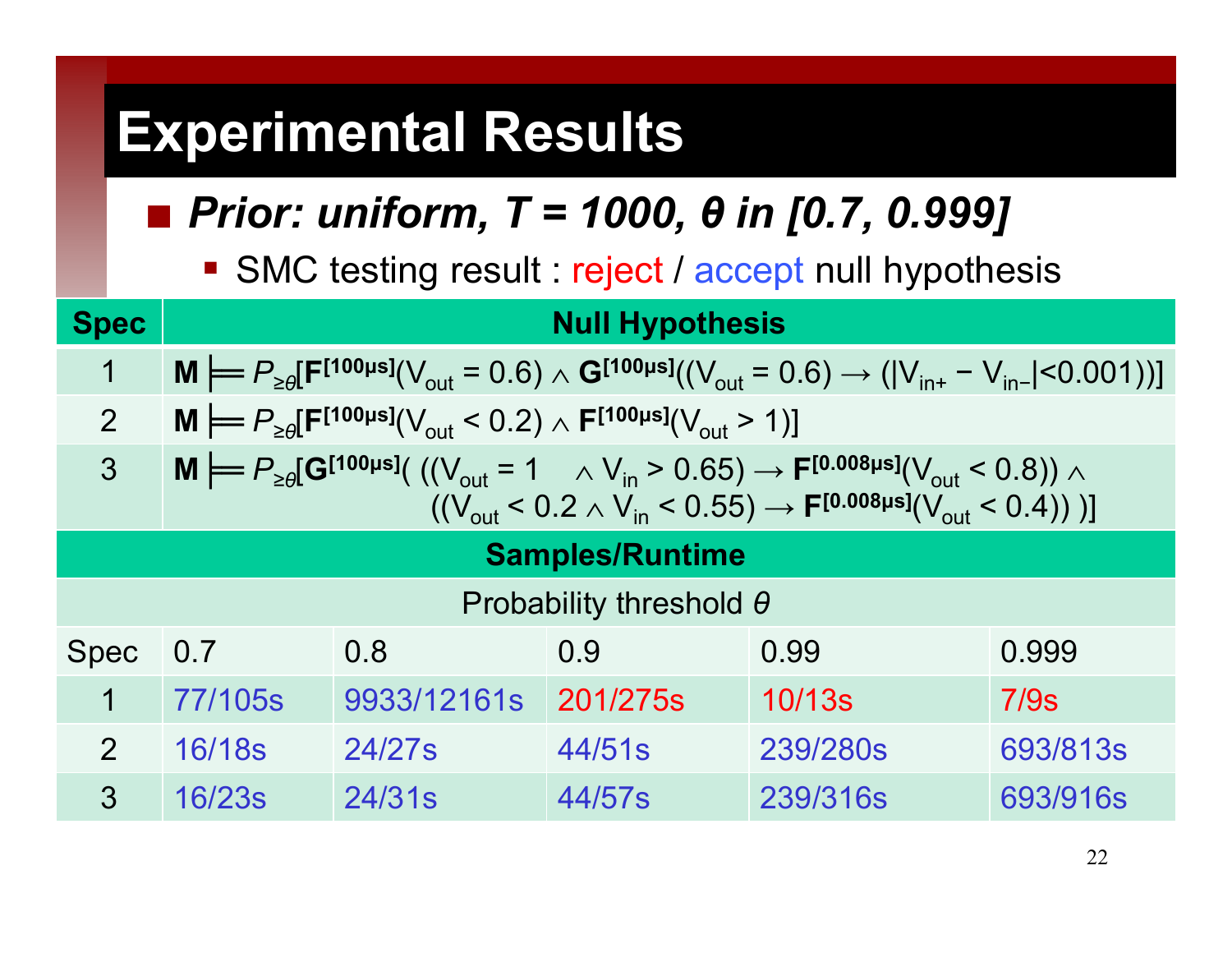#### *Prior: uniform, T = 1000, θ in [0.7, 0.999]*

SMC testing result : reject / accept null hypothesis

| <b>Spec</b>                    | <b>Null Hypothesis</b>                                                                                                                                                                          |                                                                                   |         |            |          |  |  |  |
|--------------------------------|-------------------------------------------------------------------------------------------------------------------------------------------------------------------------------------------------|-----------------------------------------------------------------------------------|---------|------------|----------|--|--|--|
| $\overline{4}$                 |                                                                                                                                                                                                 | $M \models P_{\geq \theta}[\mathbf{G}^{[1KHz]}(\text{Vmag}_{\text{out}} > 8000)]$ |         |            |          |  |  |  |
| 5                              | $M \models P_{\geq \theta}[\mathbf{G}^{[10MHz]}(\vee \text{mag}_{\text{out}} > 1)]$                                                                                                             |                                                                                   |         |            |          |  |  |  |
| 6                              | $M \models P_{\geq \theta}[\mathbf{F}^{[10GHz]}(\text{Vmag}_{\text{out}} = 1) \wedge \mathbf{G}^{[10GHz]}((\text{Vmag}_{\text{out}} = 1) \rightarrow (\text{Vphase}_{\text{out}} > 60^\circ))]$ |                                                                                   |         |            |          |  |  |  |
| <b>Samples/Runtime</b>         |                                                                                                                                                                                                 |                                                                                   |         |            |          |  |  |  |
| Probability threshold $\theta$ |                                                                                                                                                                                                 |                                                                                   |         |            |          |  |  |  |
| <b>Spec</b>                    | 0.8<br>0.9<br>0.999<br>0.99<br>0.7                                                                                                                                                              |                                                                                   |         |            |          |  |  |  |
| $\overline{4}$                 | 23/26s                                                                                                                                                                                          | 43/49s                                                                            | 98/114s | 1103/1309s | 50/57s   |  |  |  |
| 5                              | 16/18s                                                                                                                                                                                          | 24/28s                                                                            | 44/51s  | 239/279s   | 693/807s |  |  |  |
| 6                              | 16/20s                                                                                                                                                                                          | 24/30s                                                                            | 44/55s  | 239/303s   | 693/882s |  |  |  |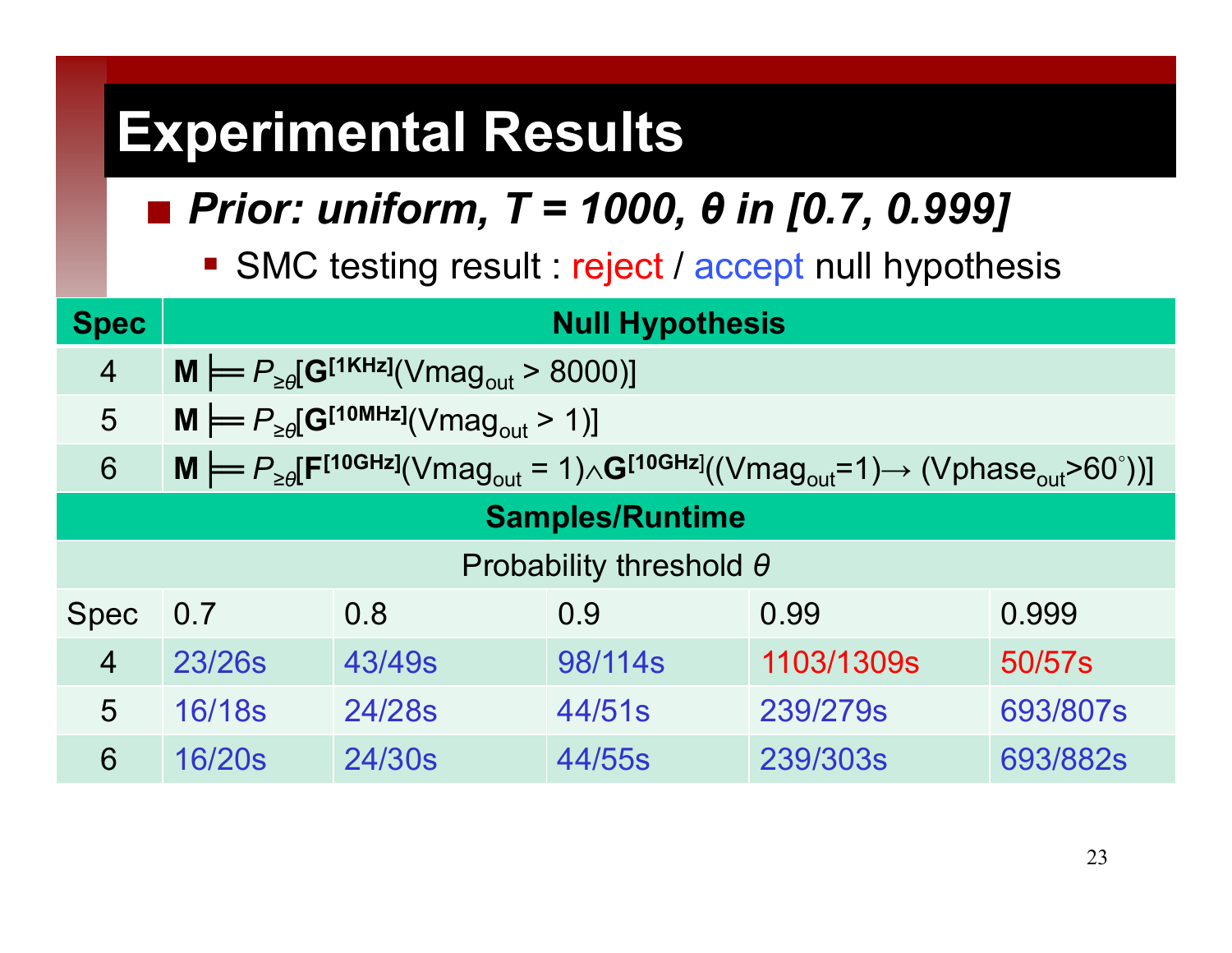## **Discussion**

#### ■ Statistical Model Checking is faster when

The threshold probability  $\theta$  is away from the unknown probability p,

| $-e.g. p \approx 1$ |         |        |  |               |  |
|---------------------|---------|--------|--|---------------|--|
|                     | Samples | / 16 / |  | 24 44 239 693 |  |

#### **Easily integrated in the validation flow**

- Relies only on Monte Carlo sampling and SPICE
	- Add-ons: Online BLTL monitoring, Bayes factor calculation
- **Low computation overhead** 
	- Runtime dominated by SPICE simulation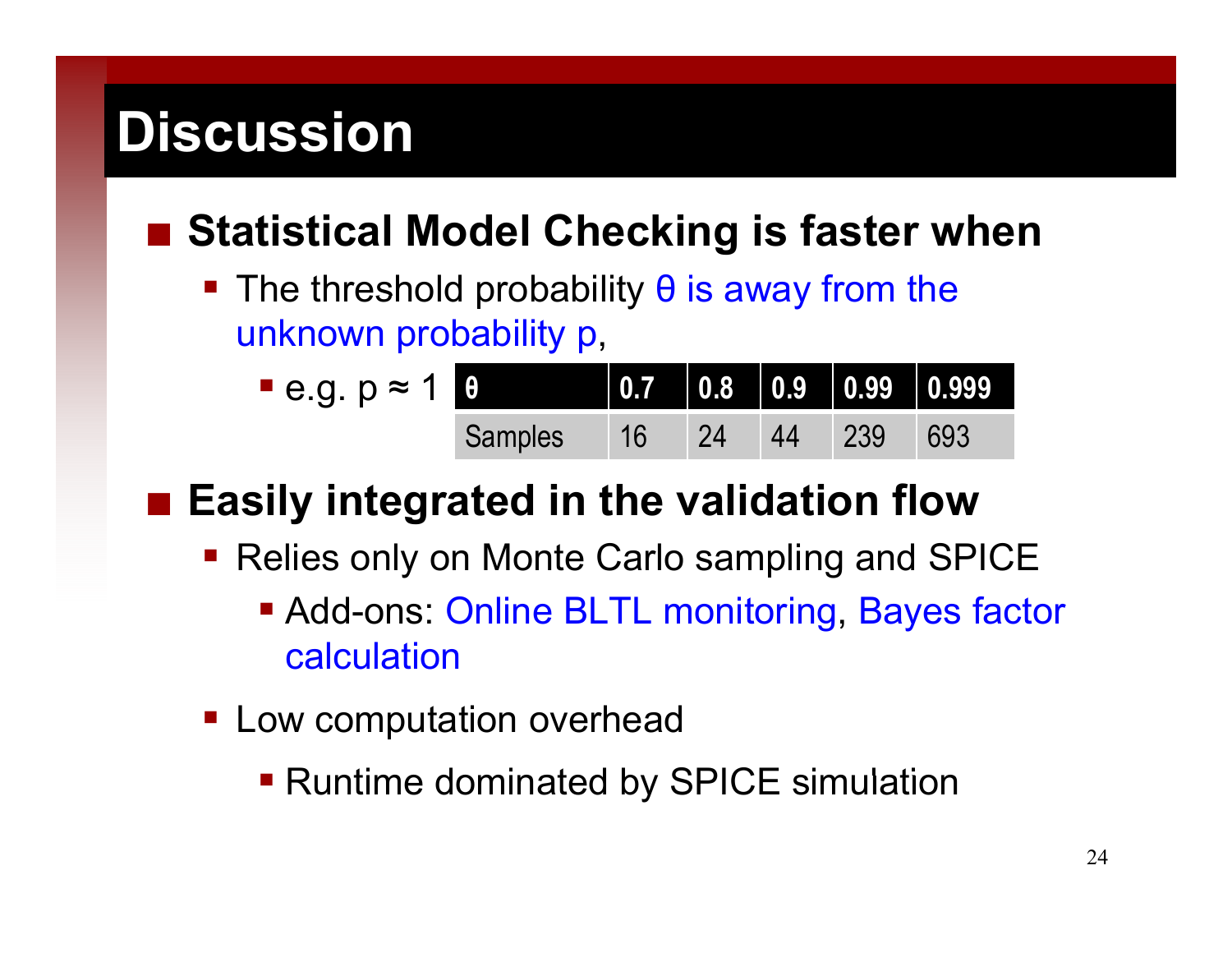## **Conclusion**

#### **Introduced SMC to analog circuit verification**

**E** Avoid Monte Carlo simulation drawing unnecessary samples when evidence is enough.

#### **■ Demonstrated the feasibility of using BLTL specifications for a simple analog circuit**

**BLTL can specify complex interactions between signals** 

#### **■ Future Works**

- **More experiments** 
	- larger examples with more complicated specifications
- Introducing the technique of importance sampling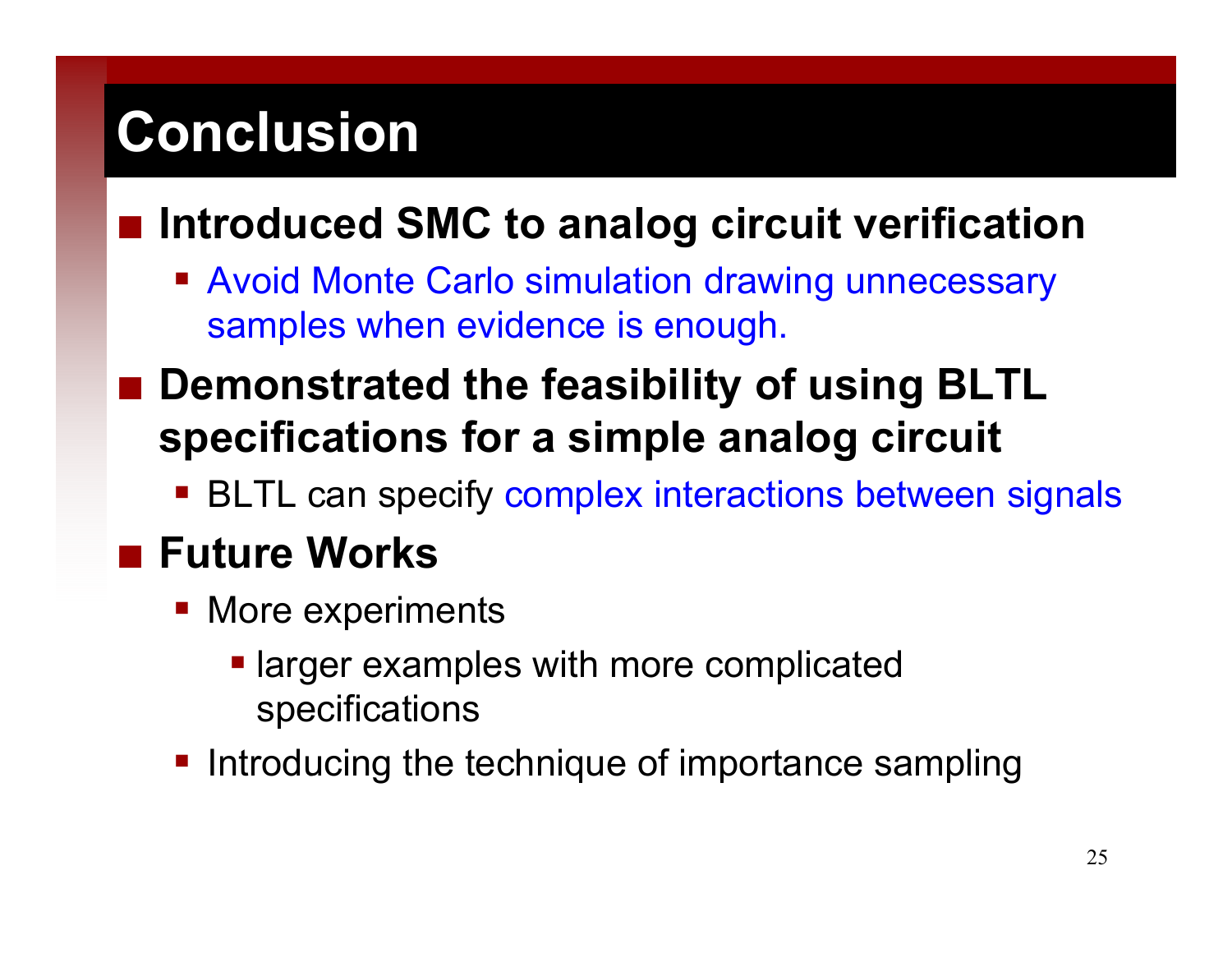#### **Thank you.**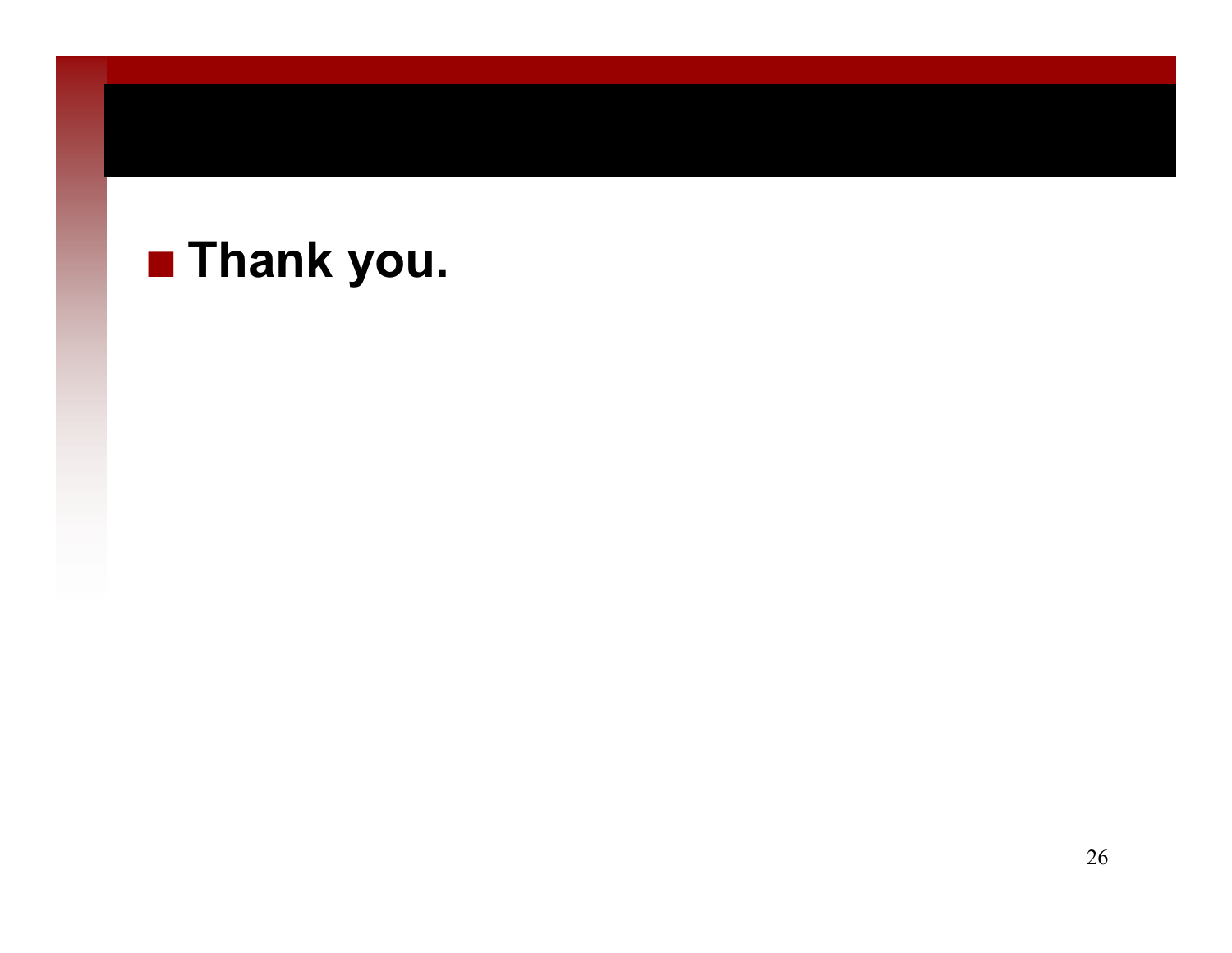## **Bayesian Statistical Model Checking**

- Suppose M satisfies  $\phi$  with (unknown) probability p
	- **P** p is given by a random variable (defined on [0,1]) with density *g*
	- $\blacksquare$  *g* represents the prior belief that  $M$  satisfies
- Generate independent and identically distributed (iid) sample traces  $\sigma_1, \ldots, \sigma_n$
- $\blacksquare$  X = { $x_1$ ,..., $x_n$ },  $x_i$ : the *i<sup>th</sup>* sample trace  $\sigma_i$  satisfies •  $x_i = 1$  iff  $\sigma_i \models \varphi \quad x_i = 0$  iff
- $\blacksquare$  Then,  $x_i$  will be a Bernoulli trial with conditional density (likelihood function) : *f*( *xi|u* ) = *uxi*(1 *y* (likelihood function) :  $f(x_i|u) = u^{x_i}(1-u)^{1-x_i}$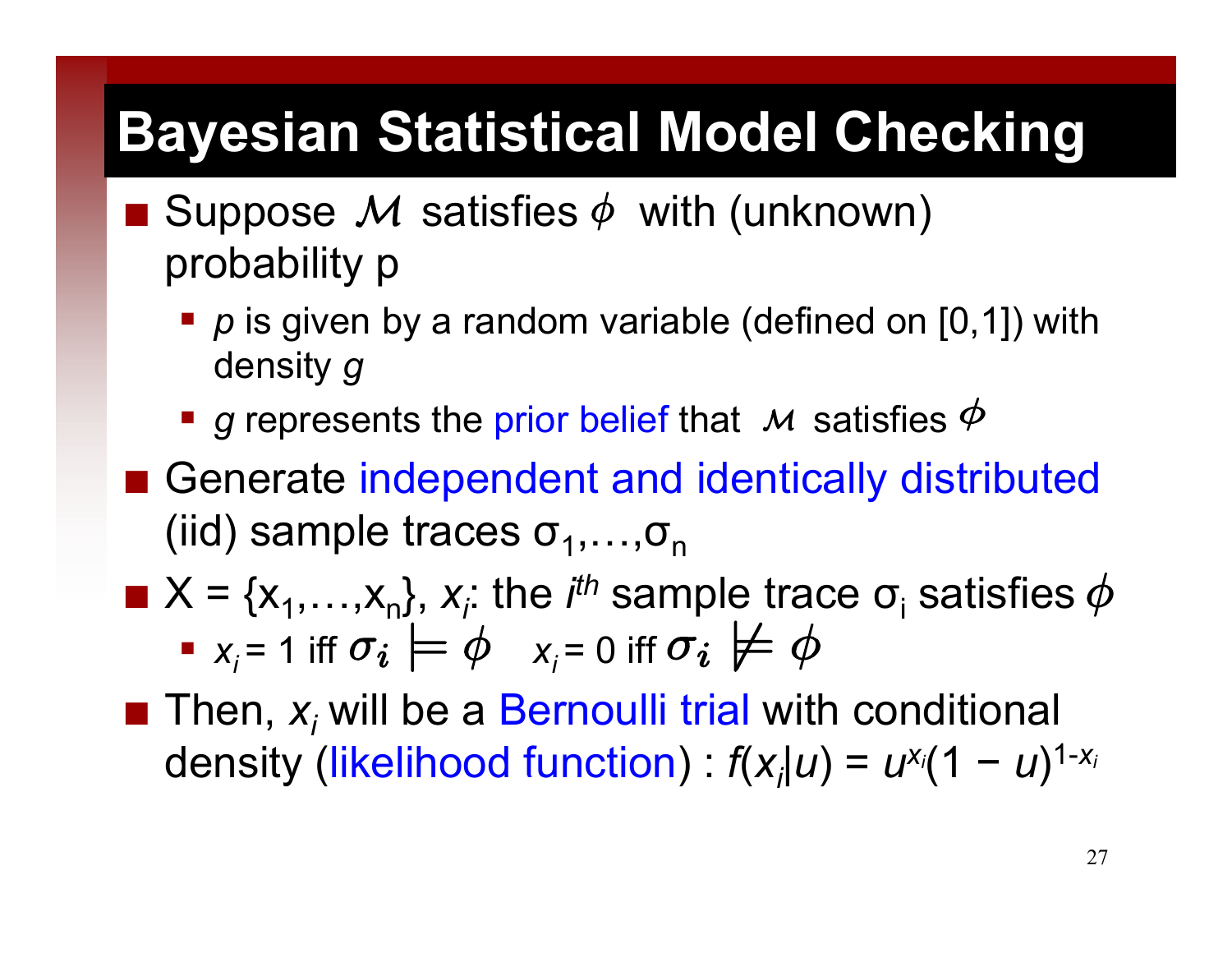# **Statistical Model Checking**

■ Calculate Bayes Factor using posterior and **pri b bilit ior pro abilit y**

$$
\frac{P(X|H_0)}{P(X|H_1)} = \frac{P(H_0|X)}{P(H_1|X)} \cdot \frac{P(H_1)}{P(H_0)}
$$

■ Posterior density (Bayes Theorem) (cond. **iid Bernoulli's)**

$$
f(u \mid x_1, \dots, x_n) = \frac{f(x_1 \mid u) \cdots f(x_n \mid u) \cdot g(u)}{\int_0^1 f(x_1 \mid v) \cdots f(x_n \mid v) \cdot g(v) dv}
$$
  
Likelihood function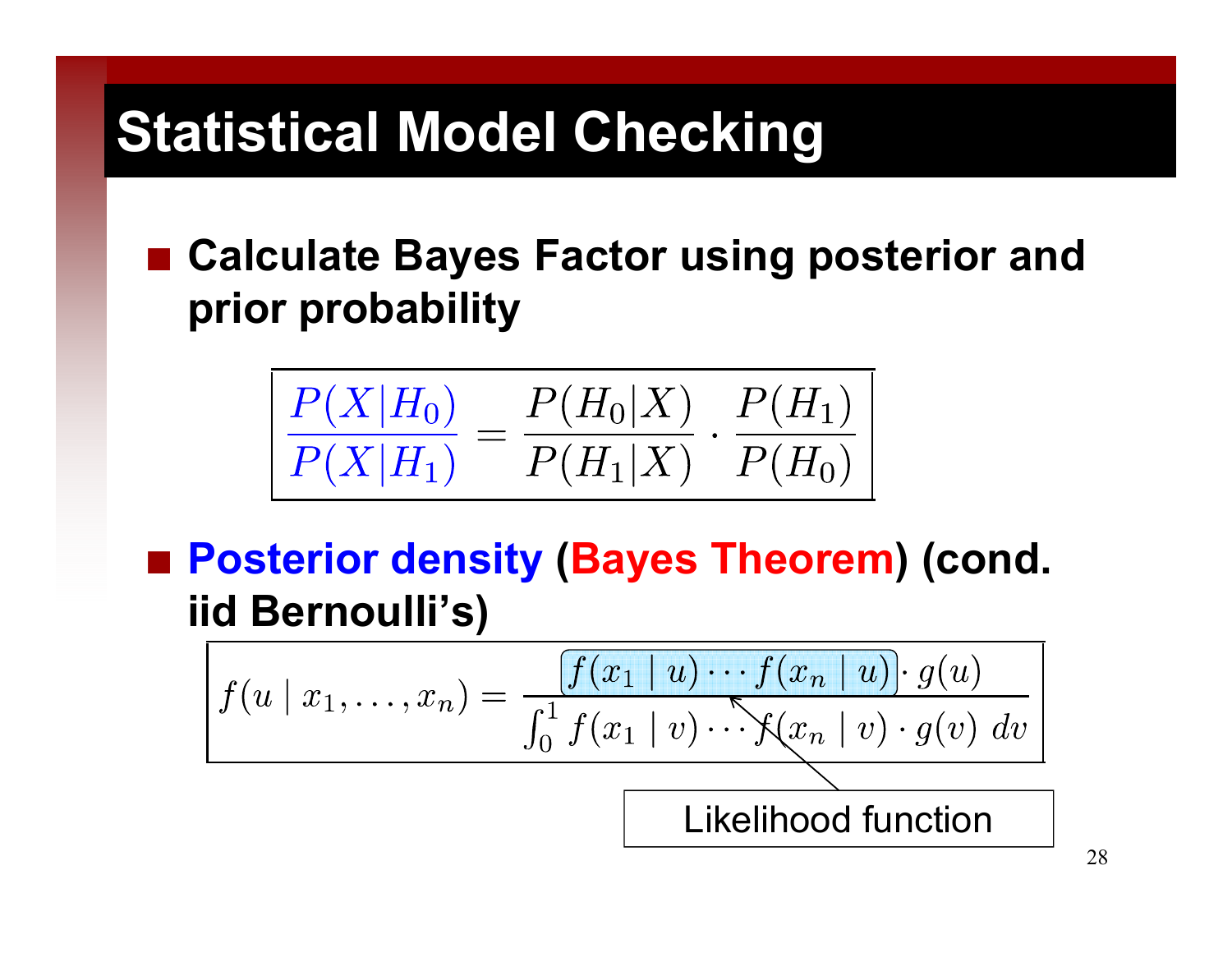### **Statistical Model Checking**

$$
\blacksquare \mathsf{H}_0: \mathsf{p} \geq \theta, \mathsf{H}_1: \mathsf{p} < \theta,
$$

 **Prior Probability (g: prior density of p)** 1  $P(H_0) = \pi_0 = \int_{\alpha} g(u) du$ θ $=$   $\pi_{\circ}$   $=$  $\int_{\theta}^{1} g(u) du$   $P(H_1) = \int_{0}^{\theta} g(u) du = 1 - \pi_0$  $\pi$ ∫

 **Bayes Factor of sample** *X=***{x 1,…,<sup>x</sup> n}, and**  hypotheses  $H_{o}$ ,  $H_{1}$  *is* 

1  $P(H_0|X) P(H_1)$   $\int_{\theta}^{1} f(x_1|u) \cdots f(x_n|u) \cdot g(u) du$   $1-\pi_0$  $\cdots$   $\int$   $\left( x_n \mid u \right)$   $\cdot$   $\int$   $\int$   $\left( u \right)$  $\mu$   $\mu$   $\left[ 1 - \pi \right]$  $P(H_1 | X) P(H_0)$   $\int_0^{\theta} f(x_1 | u) \cdots f(x_n | u) \cdot g(u) du$   $\pi_0$  $\cdot$   $\frac{1}{\sqrt{2}}$   $\frac{1}{\sqrt{2}}$   $\frac{1}{\sqrt{2}}$   $\frac{1}{\sqrt{2}}$   $\frac{1}{\sqrt{2}}$   $\frac{1}{\sqrt{2}}$   $\frac{1}{\sqrt{2}}$   $\frac{1}{\sqrt{2}}$   $\frac{1}{\sqrt{2}}$   $\frac{1}{\sqrt{2}}$   $\frac{1}{\sqrt{2}}$   $\frac{1}{\sqrt{2}}$   $\frac{1}{\sqrt{2}}$   $\frac{1}{\sqrt{2}}$   $\frac{1}{\sqrt{2}}$   $\frac{1}{\sqrt{2}}$   $\frac{1}{\sqrt$ ⋅ ∫ "

29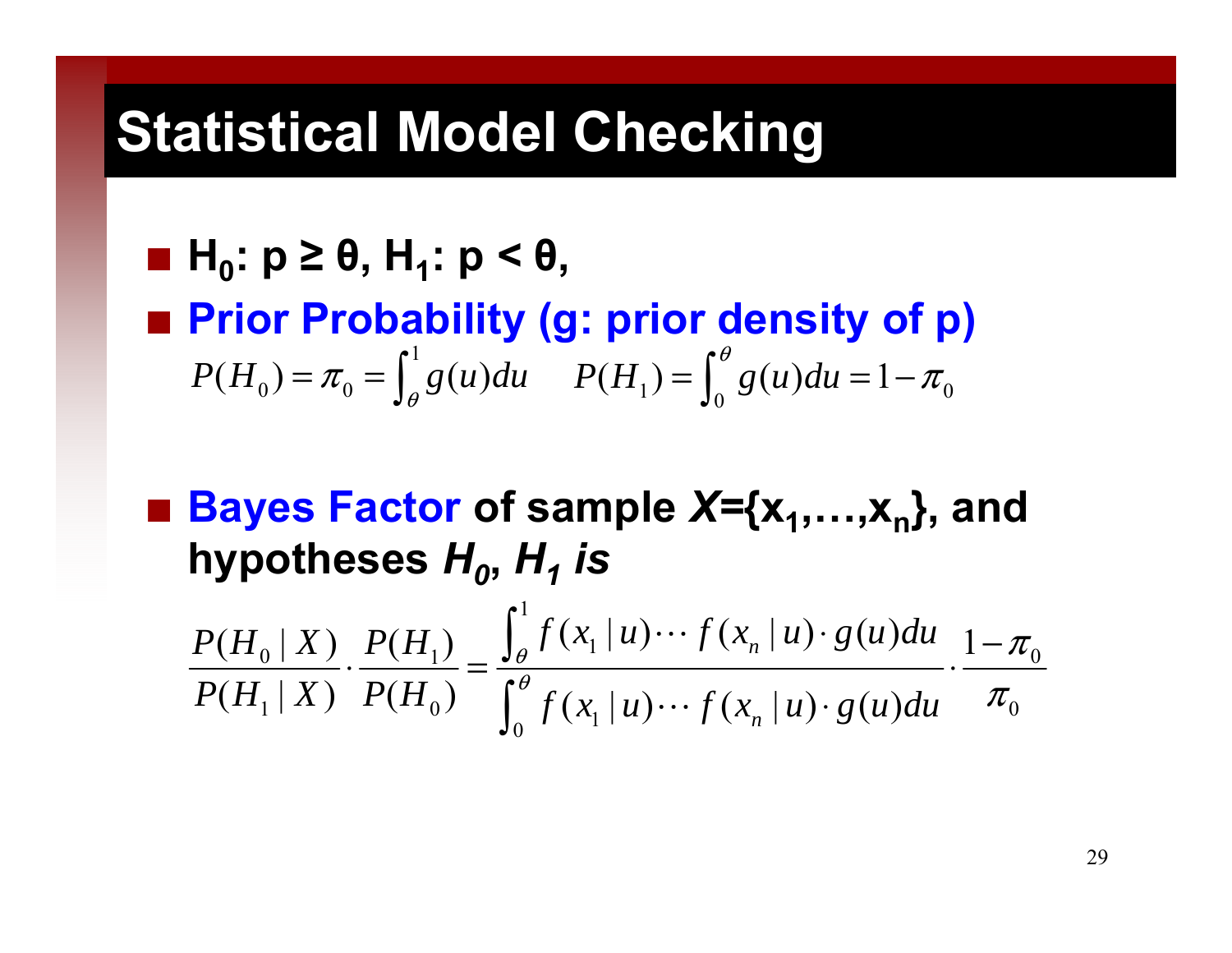#### **Beta Prior**

Prior *g* is Beta of parameters *α>0, β>0*

$$
\forall u \in [0,1] \quad g(u,\alpha,\beta) = \frac{1}{B(\alpha,\beta)} u^{\alpha-1} (1-u)^{\beta-1}
$$

$$
B(\alpha, \beta) = \int_0^1 t^{\alpha - 1} (1 - t)^{\beta - 1} dt
$$

*<sup>F</sup>*(·*,*·)(·) is the Beta distribution function (i.e., Prob(X ≤ u))

$$
F_{(\alpha,\beta)}(u) = \int_0^u g(t,\alpha,\beta) dt
$$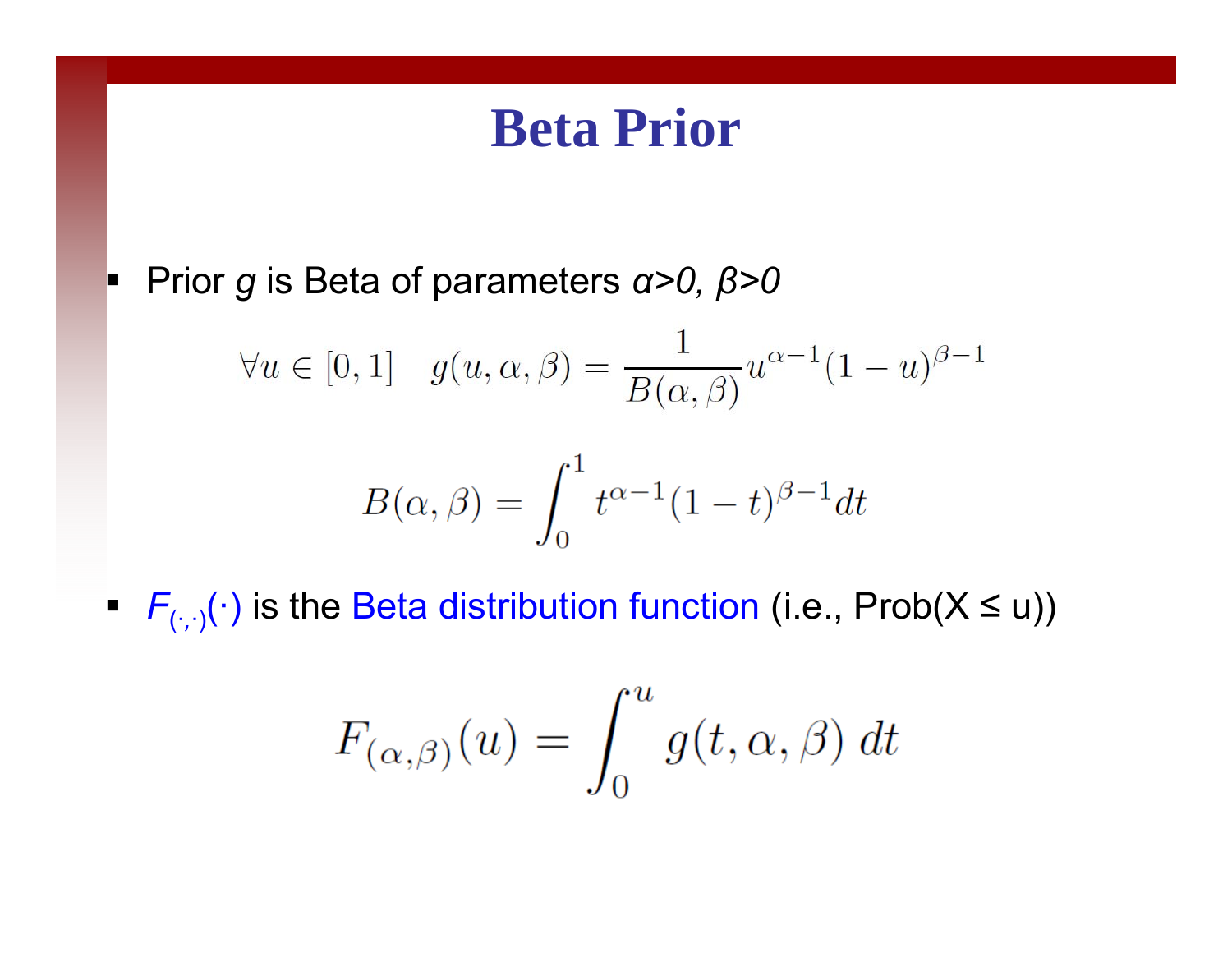## **Why Beta priors?**

- Defined over  $[0,1]$
- П Beta distributions are *conjugate* to Binomial distributions:
	- ٠ If prior *g* is Beta and likelihood function is Binomial then *posterior is Beta*
- $\blacksquare$ Suppose likelihood Binomial(n,x), prior Beta(α,β): posterior

$$
f(u \mid x_1,...,x_n) \approx f(x_1|u) \cdot \cdot \cdot f(x_n|u) \cdot g(u)
$$
  
=  $u^{x}(1-u)^{n-x} \cdot u^{\alpha-1}(1-u)^{\beta-1}$   
=  $u^{x+\alpha-1}(1-u)^{n-x+\beta-1}$ 

where  $x = \Sigma_i x_i$ 

07/16/09Posterior is Beta of parameters *x+<sup>α</sup>* and n-x+β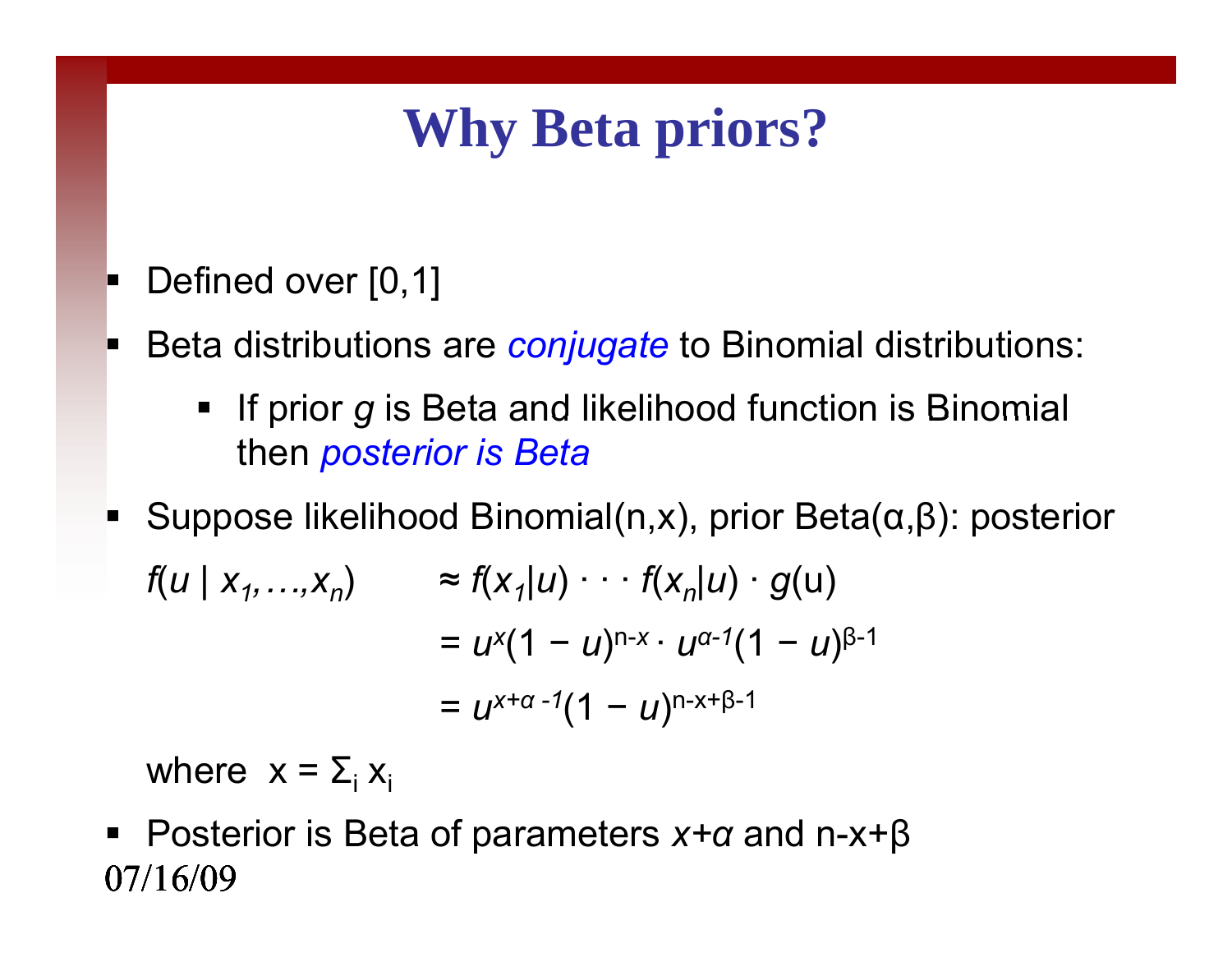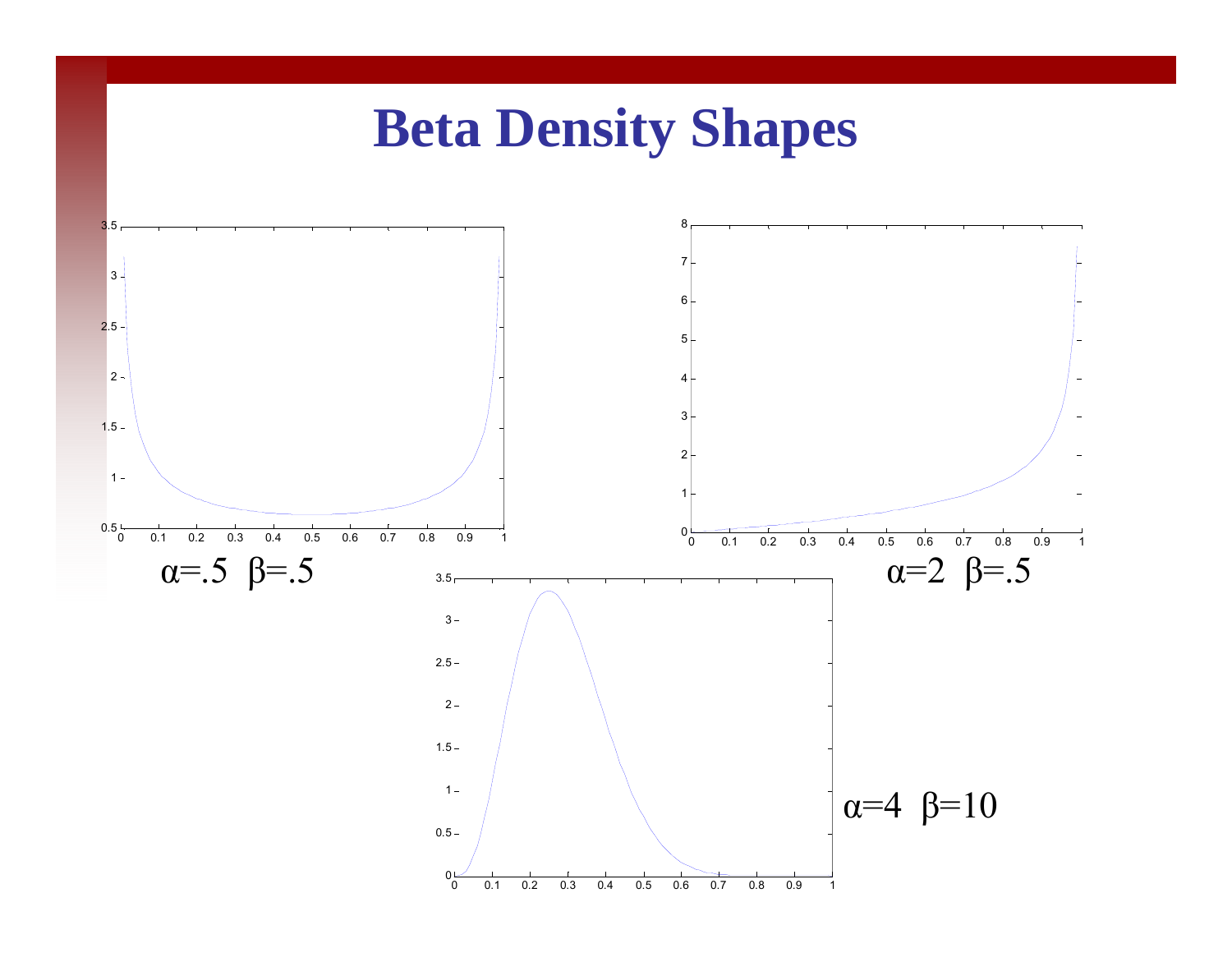### **Computing the Bayes Factor**

#### pin.<br>P *Proposition*

 $\blacksquare$  The Bayes factor of  $H_{0}$ : $\mathcal{M} \models P_{\geq \theta}(\mathbf{\Phi})$  vs  $H_{1}$ : $\mathcal{M} \models$ *P***<***θ***(** *Φ* **) for**  *n* **Bernoulli sam ples (with**  *x ≤ n* **successes) and prior Beta(** *α, β* **)**

$$
B = \frac{1 - \pi_0}{\pi_0} \cdot \left( \frac{1}{F_{(x + \alpha, n - x + \beta)}(\theta)} - 1 \right)
$$

 **where**  *<sup>F</sup>***(·***,***·)(·) is the Beta distribution function.** $F_{(x+\alpha,n-x+\beta)}(\theta) = \frac{1}{B(x+\alpha,n-x+\beta)} \int_0^{\theta} u^{x+\alpha-1} (1-u)^{n-x+\beta-1} du$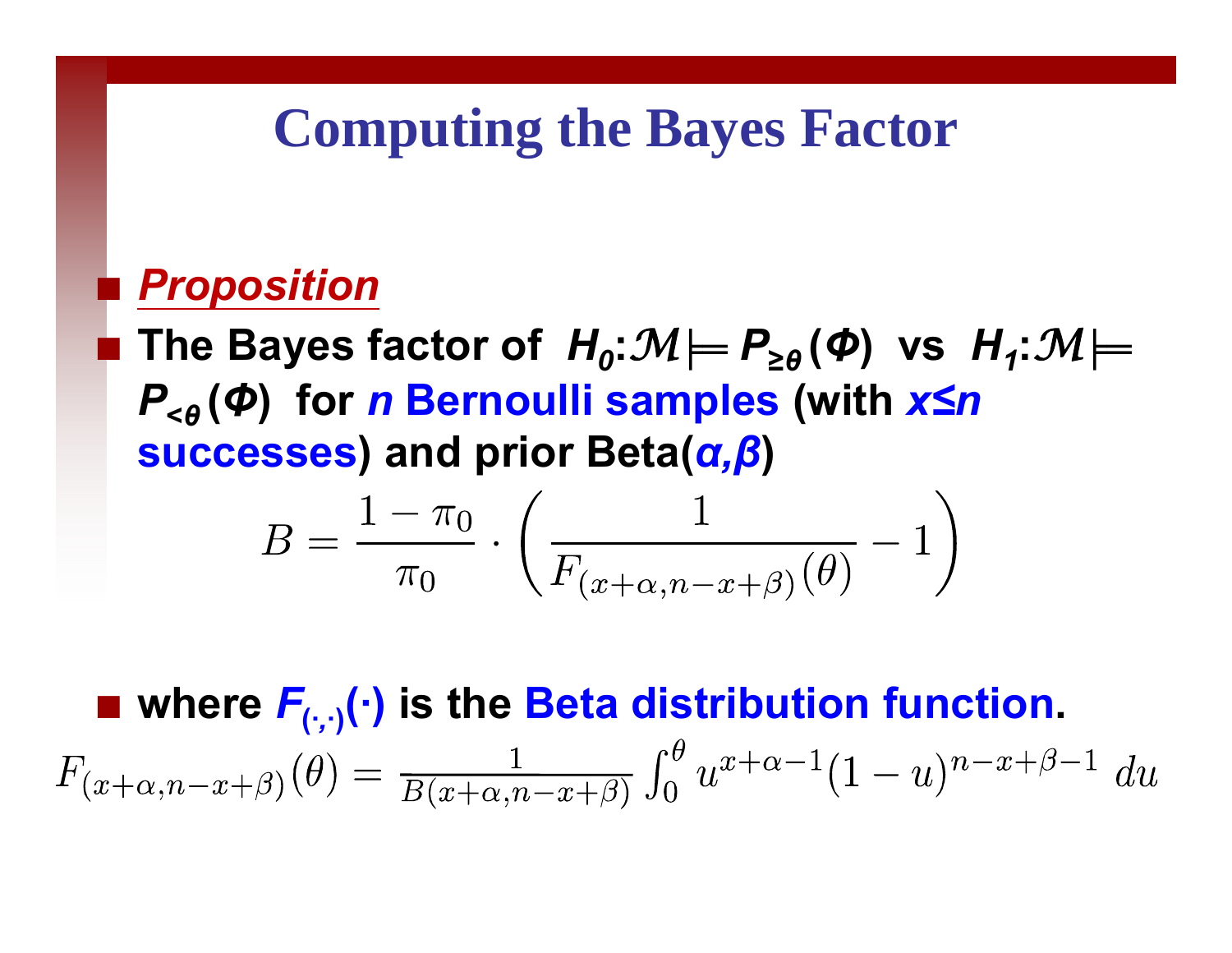### **Bayesian Interval Estimation - IV**



posterior density after 1000 samples and 900 "successes" is beta( $\alpha$ =904, $\beta$ =105) posterior mean = 0.8959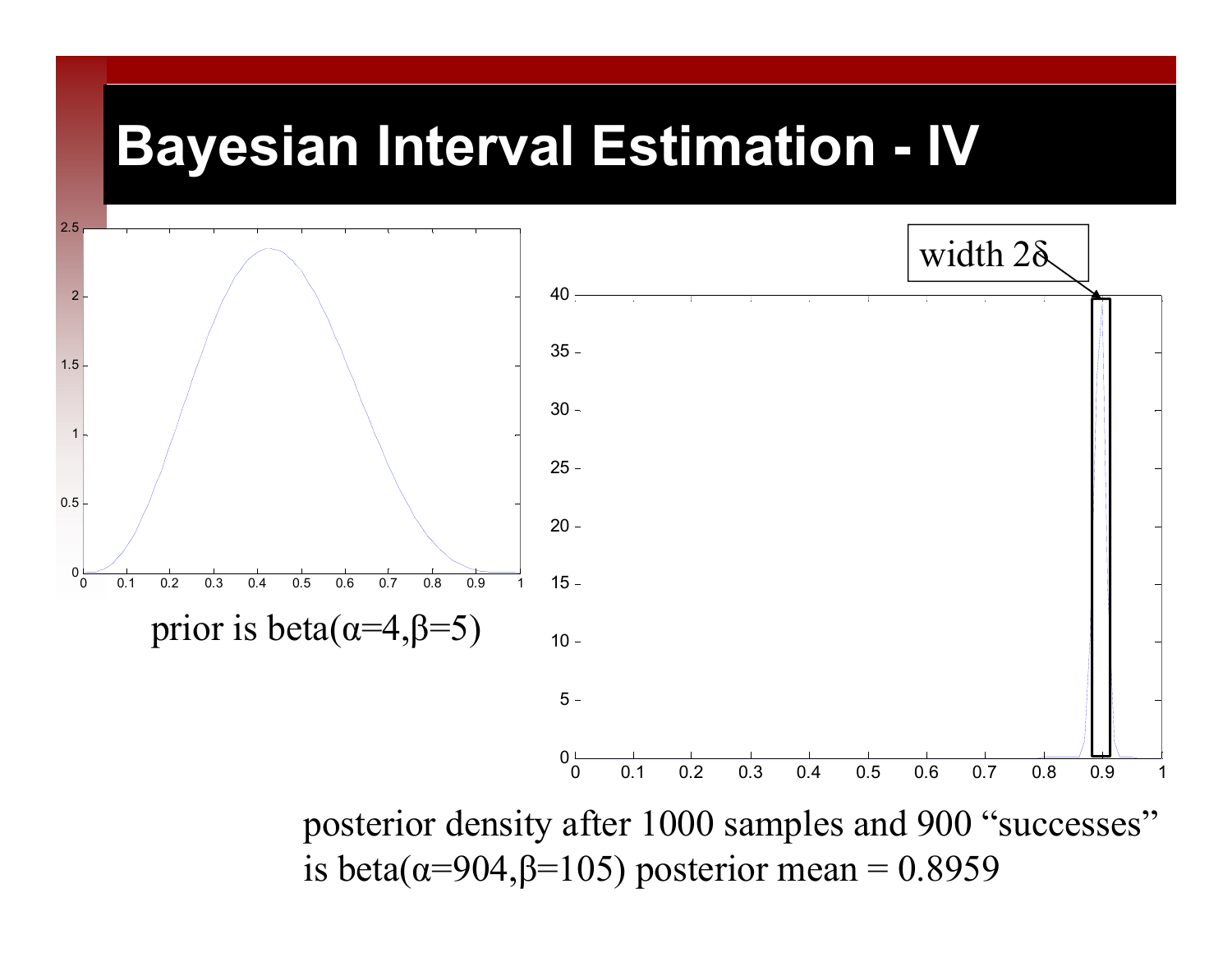### **Related Work – Monte Carlo Simulation**

- **A random variable X with unknown**   $P(X>t)$
- Monte Carlo is a statistical method to **estimate probability of an event (such as X > t) under unknown distribution.**
- $\blacksquare$  The goal is to find  $p = E\{I(X > t)\}$ =

$$
\hat{p}_{MC} = \frac{1}{N} \sum_{i=1}^{N} I(X_i > t) \to p \qquad I(x > t) = \begin{cases} 1, & x > t \\ 0, & \text{otherwise} \end{cases}
$$
\n
$$
N \to \infty
$$

■ The Monte Carlo method generates N **independent samples of X (X X ) to 1, …, N form a estimate of p** 35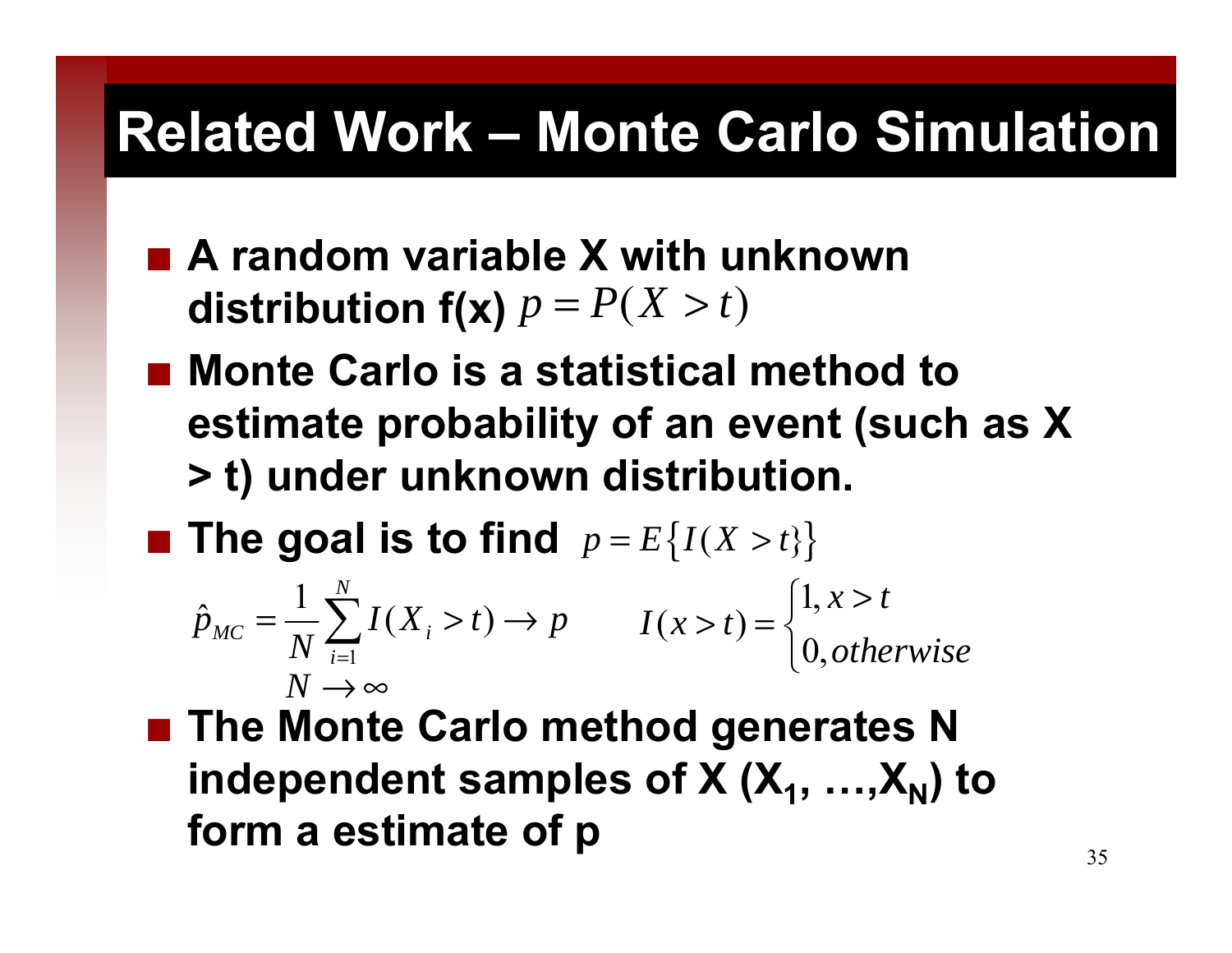# **Related Work – Importance Sampling**

- **Importance Sampling samples from a biased distribution that the rare event happens more** 
	- **often.** Let  $f(x)$  is the density of X,  $f^*(x)$  is the density of  $X^*$  $p = E\left\{I(X > t)\right\}$

\*

 $\int I(x > t) f(x) dx$  $f(x) = \frac{f(x)}{f^*(x)}$  $W(x) = \frac{f^{*}(x)}{f^{*}(x)}$ = \* \*  $(x > t) \frac{f(x)}{f^*(x)} f^*(x)$  $I(x > t) f(x) dx$  $I(x > t) \frac{J(x)}{a^*} f(x) dx$ *f*  $=$   $|I(x|)$  $\int I(x > t) \frac{J(x)}{f^*(x)}$ 

 $= E\left\{I(X^* > t)W(X^*)\right\}$ 

 **Sampling from <sup>a</sup> biased random variable X \***g from a biased random variable X<sup>\*</sup>, **IS estimator:**

$$
\hat{p}_{IS} = \frac{1}{N} \sum_{i=1}^{N} W(X_i^*) I(X_i^* > t)
$$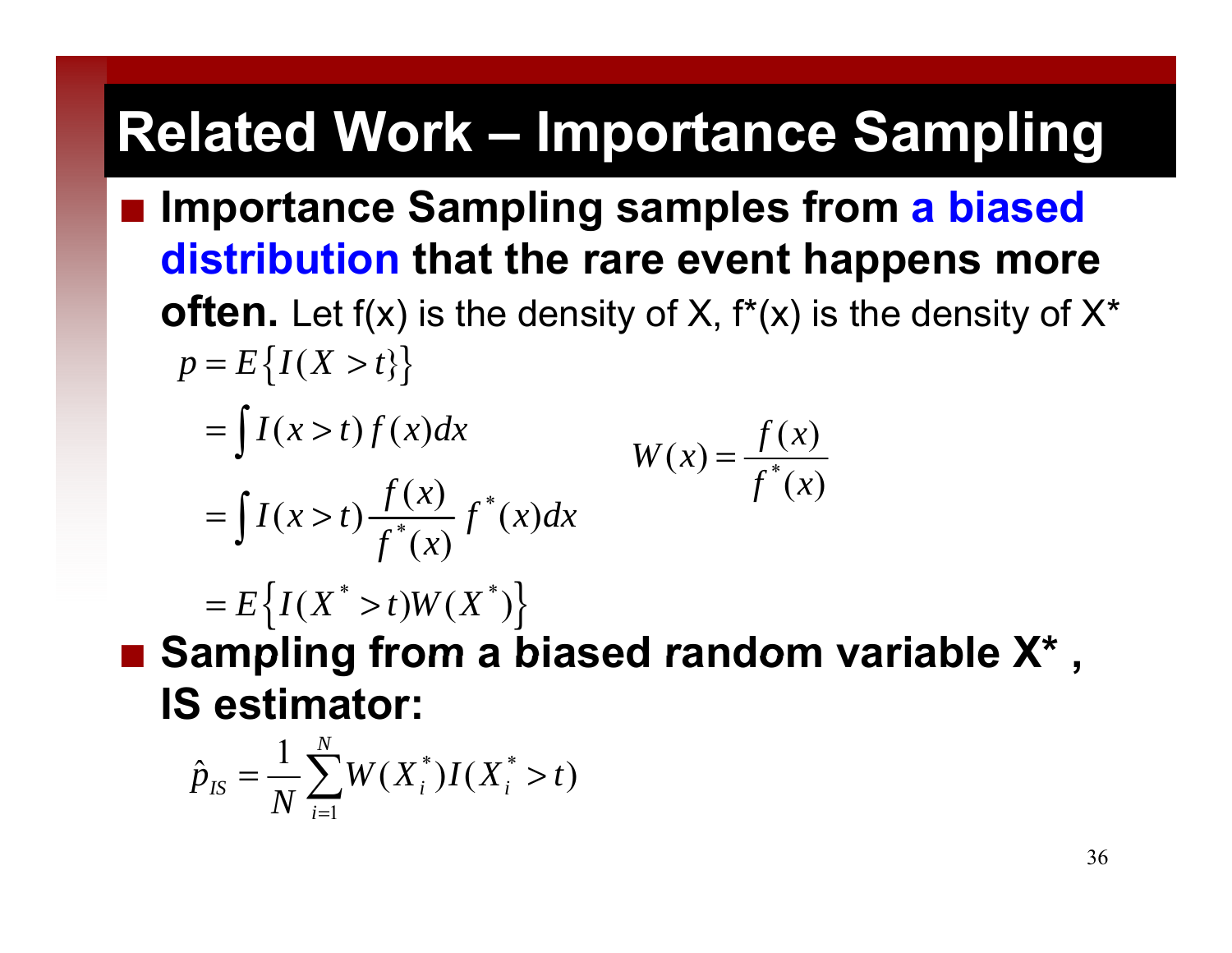### **Bayesian Interval Estimation - V**

**Require: BLTL** *property Φ, interval-width δ, coverage c, prior beta parameters <sup>α</sup>,β <sup>n</sup>*:*= 0 {number of traces drawn so far} <sup>x</sup>*:*= 0 {number of traces satisfying so far}* **repea t** *σ* := draw a sample trace of the system (iid) *n* :*= n + 1***if** *σ Φ* **then** *x* :*= x + 1***endif**mean = (x+α)/(n+α+β) ( *t 0,t 1*) = (mean-δ, mean+ δ ) I :*= PosteriorProbability (t 0,t 1,n,x,* <sup>α</sup>,β*)* **until** (I *> c* )

**return**  ( *t 0,t 1*), mean